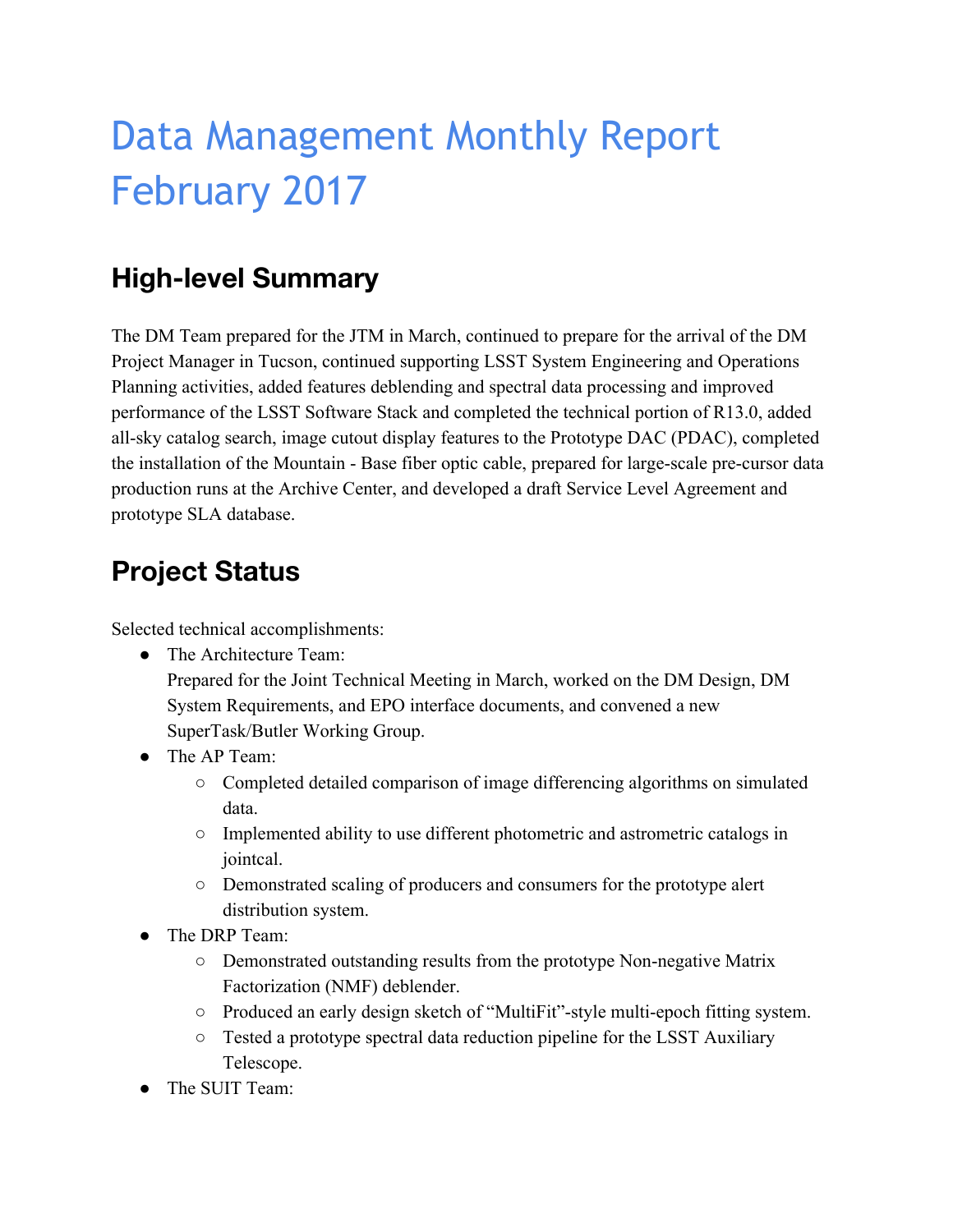- Continued to add new functions to PDAC deployed at NCSA, allsky catalog search, image cutout display.
- Bug fixes and improvement in Python API.
- The DAX Team:
	- Continued support of integration activities at the PDAC via problem investigations and bug fixes.
	- Completed ingest of 20% DR1 synthetic test dataset at IN2P3, to be used in gathering Qserv KPMs.
- The Net&BS Team:
	- All the fusion splices were completed on the Summits AURA Gatehouse Network in February and it only remains to terminate the cable at the LSST telescope when we have occupancy of the computer room, which is expected to occur NLT September, 2017.
	- The Telefonica fiber installation from Highway D41 to Gatehouse is complete. There was a final problem with the fiber installation from D41 to the Gatehouse, which was solved by installing three more posts at the crossing point of D41 and the Observatory access road.
	- The first set of trenches and ducts that will be required to bring the new fibers into the compound in La Serena have been completed. There are now ducts available to bring fibers into the compound to the existing data center.
- The NCSA Team:
	- Held meetings with CC-IN2P3 to discuss plans for coordinated operations, including data movement between sites and a role in disaster recovery.
	- Completed the first round of operational planning discussions with FNAL.
	- Prepared for running HSC datasets through the existing batch production system pipeline.
	- Proposed a design for a header metadata client and discussed it with OCS/EFD staff.
	- Made significant progress detailing operational requirements for database use across the data backbone, including provenance and metadata catalogs.
	- Created a first draft Service Level Agreement in the prototype service management framework.
	- Tuned performance of the verification and compute clusters in response to user feedback.
	- Created a detailed design of the FY17 L1 test system.
- The SQuaRE Team:
	- Added HSC data to our verification harness, SQuaSH.
	- Completed the technical part of the 13.0 release.
	- Deployed the version dashboard for our LTD-hosted documents.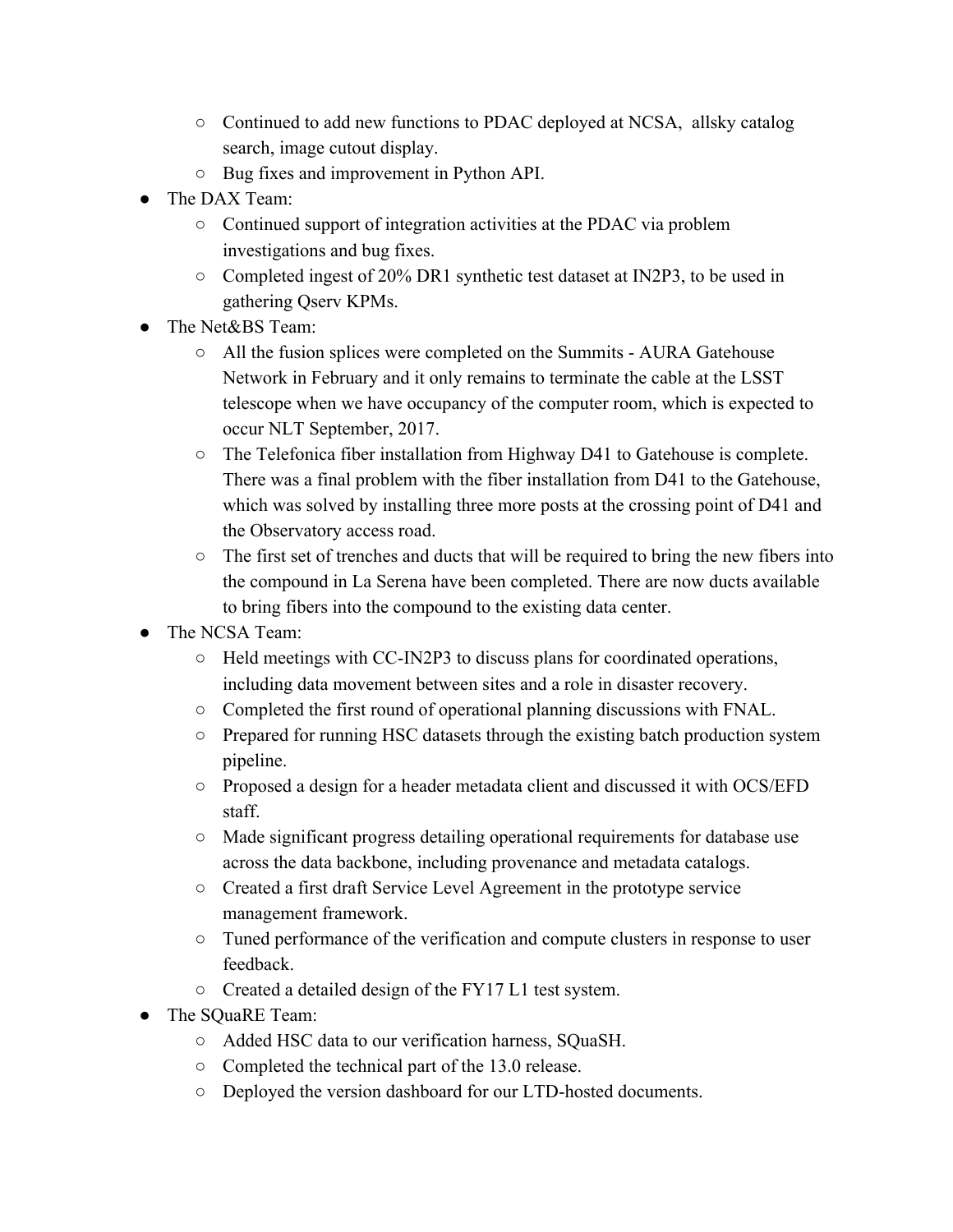- Deployed a simple metrics monitoring microservice that delivers notifications of metric deviations via our chatbot.
- Deployed a new version of our git-lfs service.
- Extended our OSX build capacity.

# **Risk Management**

The DM Risk Register was reviewed in the monthly process. No new risks were added and no significant changes to existing risk exposure were made.

# **Detailed Project Progress and Status**

### **LSST Program Office**

#### **DM Project Management and Control**

Current accomplishments:

The DM Subsystem Lead and the DM Project Manager prepared for the March JTM meeting and continued to prepare for the arrival and official start of the DM Project Manager in Tucson.

#### Planned activities:

The DM Subsystem Lead and the DM Project Manager will run the DM portions of the March JTM meeting and continue to prepare for the arrival and official start of the DM Project Manager in Tucson.

#### **DM Science**

#### Current accomplishments:

DM Project Science staff has continued work on two ongoing studies (photometric redshifts, and star/galaxy separation), science validation of the Prototype DAC, definition of the LSST Science Platform, and organizational activities.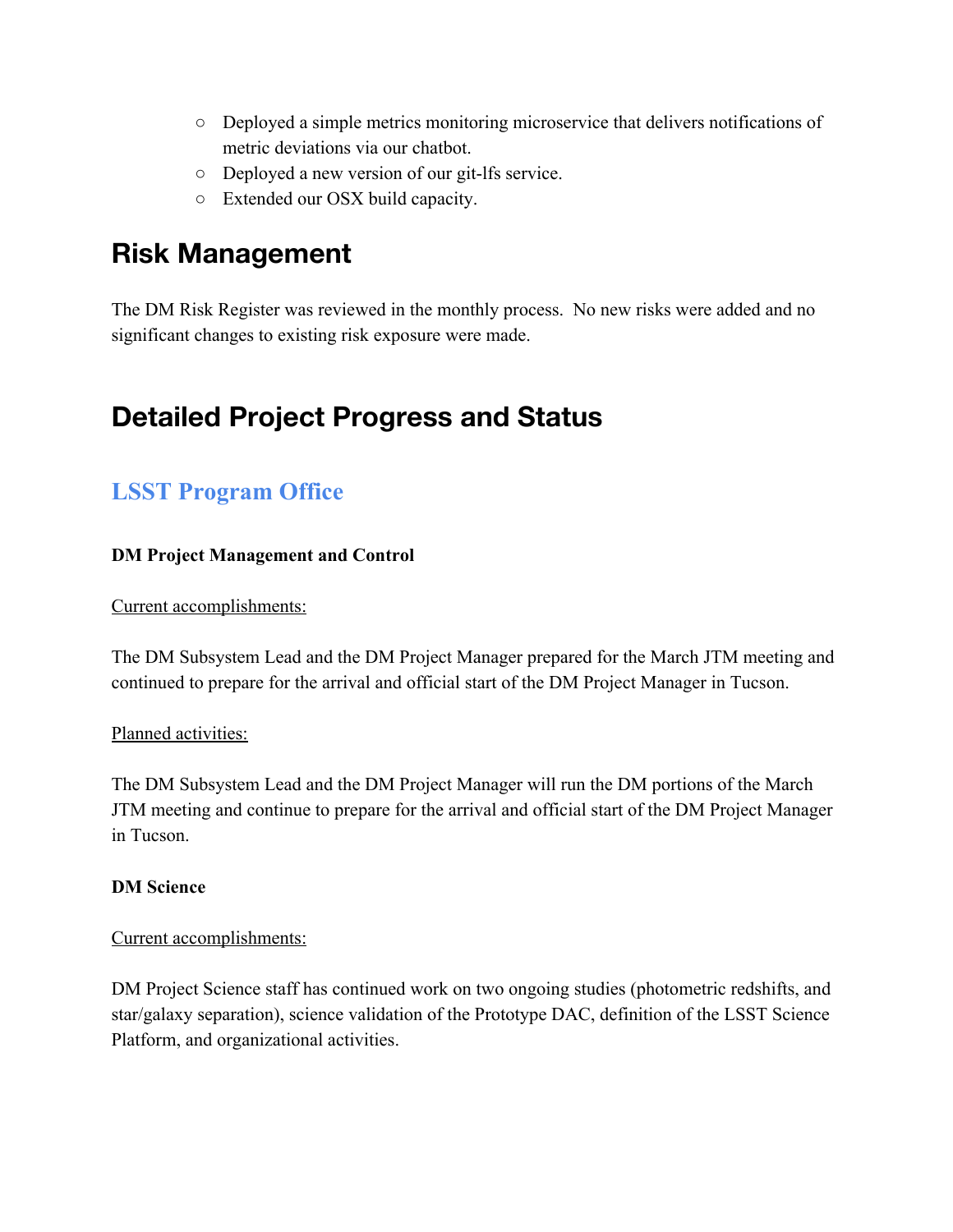The "Photometric Redshifts with the LSST: Evaluating Survey Observing Strategies with a New Nearest-Neighbors Estimator" (Graham et al.) manuscript is ready. Paper is back with the co-authors for final review, pre-submission. Submission is expected in March. We continued work on star-galaxy separation paper (Slater et al.). Modeling and verification against SDSS stripe 82 is complete, and finishing the writeup is the main focus now.

We are performing the science validation of the Prototype DAC (PDAC) environment (Suberlak et al.). A report on success of the PDAC for doing science with LSST will be delivered by the end of March.

The document with the overview of the LSST Science Platform has been delivered for inclusion in the Operations Plan, and a draft Science Validation Plan document has been delivered for consideration of internal DM organization of System Verification and Validation (Juric et al.).

A request was received from the LSST Project scientist to estimate the impact of hybrid (multiple CCD vendors) focal plane on image differencing false positive rates; the work is in progress and a report will be delivered by the end of March (Slater, Bellm, et al.).

#### Planned activities:

Complete the report on heterogeneous focal plane impact on image differencing. Complete and submit the photo-Z paper. Complete the first phase of PDAC science validation. Complete the organization and establishment of the DM System Science Team. Deliver the first version of the Science Platform document.

#### **DM System Engineering**

Current accomplishments:

DM System Architect and Deputy System Architect:

- Planned DM and cross-subsystem agenda for the Joint Technical Meeting.
- Completed a rough draft of a new version of the DM Design Document (LDM-148).
- Continued work on definition of Summit connectivity in the Summit/Base Tiger Team.
- Continued work on use cases and role definitions for Operations planning.
- Assisted with designs for databases, dataflow/workflow, data access services, and Data Butler.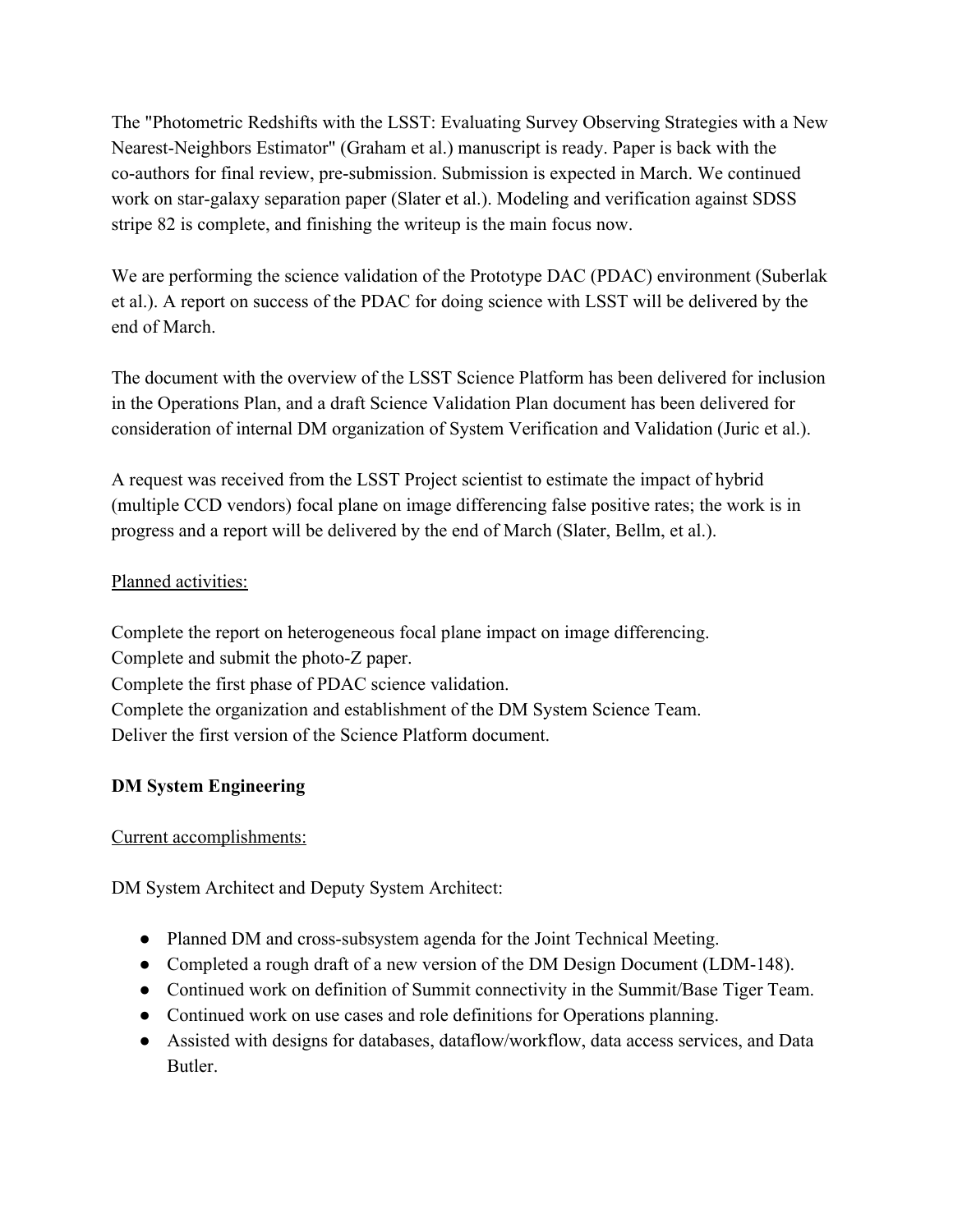- Developed a draft Statement of Work for investigating alternatives to the baseline infrastructure and middleware technologies.
- Reviewed and accepted changes to the DM Coding Standards.
- Requirements associated with calibration were firmed up and discussions continued on the flow down of performance metrics from LSE-29 to LSE-61.
- Work continued on the EPO interface requirements and verification (LSE-131).
- Progress was made integrating a new LaTeX document work flow into the existing documentation process.

DM System Interfaces Scientist:

- Continued to coordinate Prototype Data Access Center integration and development across the DM subsystems.
- Wrote a document describing the initial capabilities of the Prototype Data Access Center, to facilitate its review by a science team member: [https://confluence.lsstcorp.org/display/DM/Guide+to+PDAC+version+1.](https://confluence.lsstcorp.org/display/DM/Guide+to+PDAC+version+1)
- Developed the charge for the SuperTask/Butler Working Group and convened its first meeting.
- In collaboration with SUIT colleagues, prepared a more detailed conceptual design of the Science Platform as preparation for the March 2017 JTM.
- Wrote a note describing in detail the data-linking issues involved in either live Observatory metadata rendezvous or the ETL required for the creation of the "restructured EFD":

[https://confluence.lsstcorp.org/display/~gpdf/Restructured+EFD+creation+and+the+auxil](https://confluence.lsstcorp.org/display/~gpdf/Restructured+EFD+creation+and+the+auxiliary+telescope+spectrograph) [iary+telescope+spectrograph.](https://confluence.lsstcorp.org/display/~gpdf/Restructured+EFD+creation+and+the+auxiliary+telescope+spectrograph)

- Wrote a draft of a 2018-era spectrograph operations concept and discussed it with interested parties.
- Participated in Summit-Base Tiger Team activities related to clarifying visualization and summit data quality analysis requirements.
- Pushed a (trivial) change request on LSE-69 (LCR-836) to completion.
- Began maintaining a DM Confluence page summarizing active change requests of interest to DM:

[https://confluence.lsstcorp.org/display/DM/Change+requests+of+interest+to+DM.](https://confluence.lsstcorp.org/display/DM/Change+requests+of+interest+to+DM)

● Reorganized and cleaned up the top level of the DM Confluence space.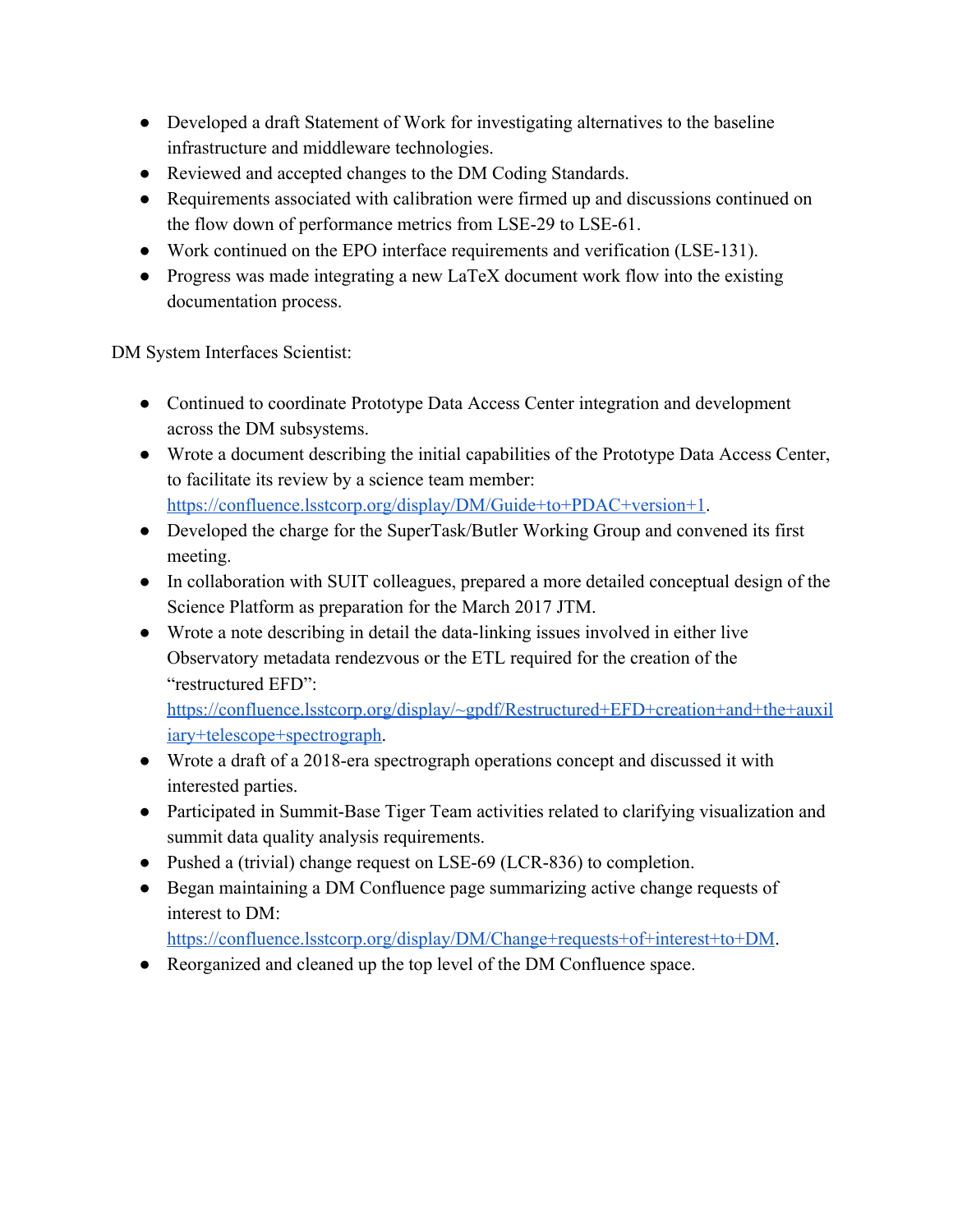#### Planned activities:

DM System Architect and Deputy System Architect will:

- Prepare for and attend the Joint Technical Meeting in Glendale.
- Consider new DM subsystem risks management and continue to prepare LSE-61 for submission to CCB.
- Complete the initial draft of LDM-148.
- Contribute to an updated sizing model.

DM System Interfaces Scientist will:

- Prepare for and attend the Joint Technical Meeting in Glendale.
- Continue coordination of PDAC activities.
- Continue leading the SuperTask / Butler working group.
- Work on cleaning up errors left behind in past change requests against the OSS, mostly relating to the move of Alert Production from the Base to the Archive.
- Develop documents reflecting decisions made at the JTM.

### **DM Science Quality and Reliability Engineering (SQuaRE)**

#### Current accomplishments:

- The technical work for the 13.0 stack release was completed and the release was pushed to the server, conda binaries and docker containers were produced and advertised internally. Documentation gathering from the contributors began and a community announcement will be made when it is complete. This release was the first time we minted the very first release candidate off a weekly as is; all tests passed as well as all portability builds under non-supported distros (such as Ubuntu). This is due to quality work by DM developers as well as the benefits of the tested weekly releases. We also continue to make releases without any developer interruption (such as a feature freeze) thanks to our weekly-based release process. The 13.0 candidate was minted off the 6th weekly release of 2017.
- We added HSC data to our existing precurson datasets (CFHT, DECAM) that we verify against in validate\_drp. HSC is now included on the verification runs that we perform automatically and publish through SQuaSH.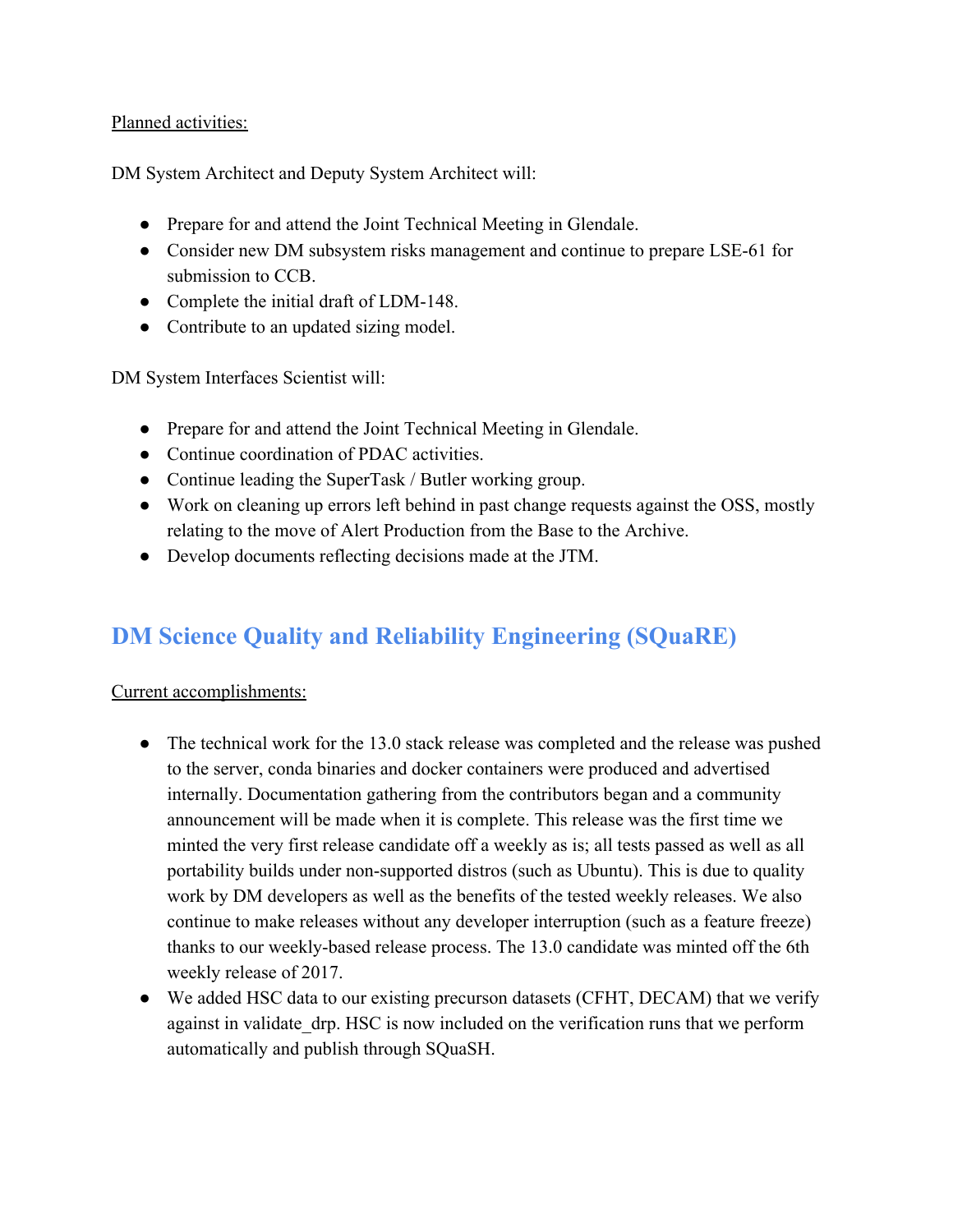

• We brought to a close work on an epic  $(DM-5858)$  involving a major development cycle on our documentation infrastructure. The main deliverable has been the build of version dashboards for documents supported in this platform such as DM technotes, the developer guide etc. For example here is the dashboard for the pipeline release documentation at pipelines.lsst.io with features including (1) links to the source repository and CI logs (2) a view of the source repository for that particular release/branch and (3) a view of the document at that particular release/branch. When a JIRA ticket is associated with a branch/pull-request, a link to that ticket is available.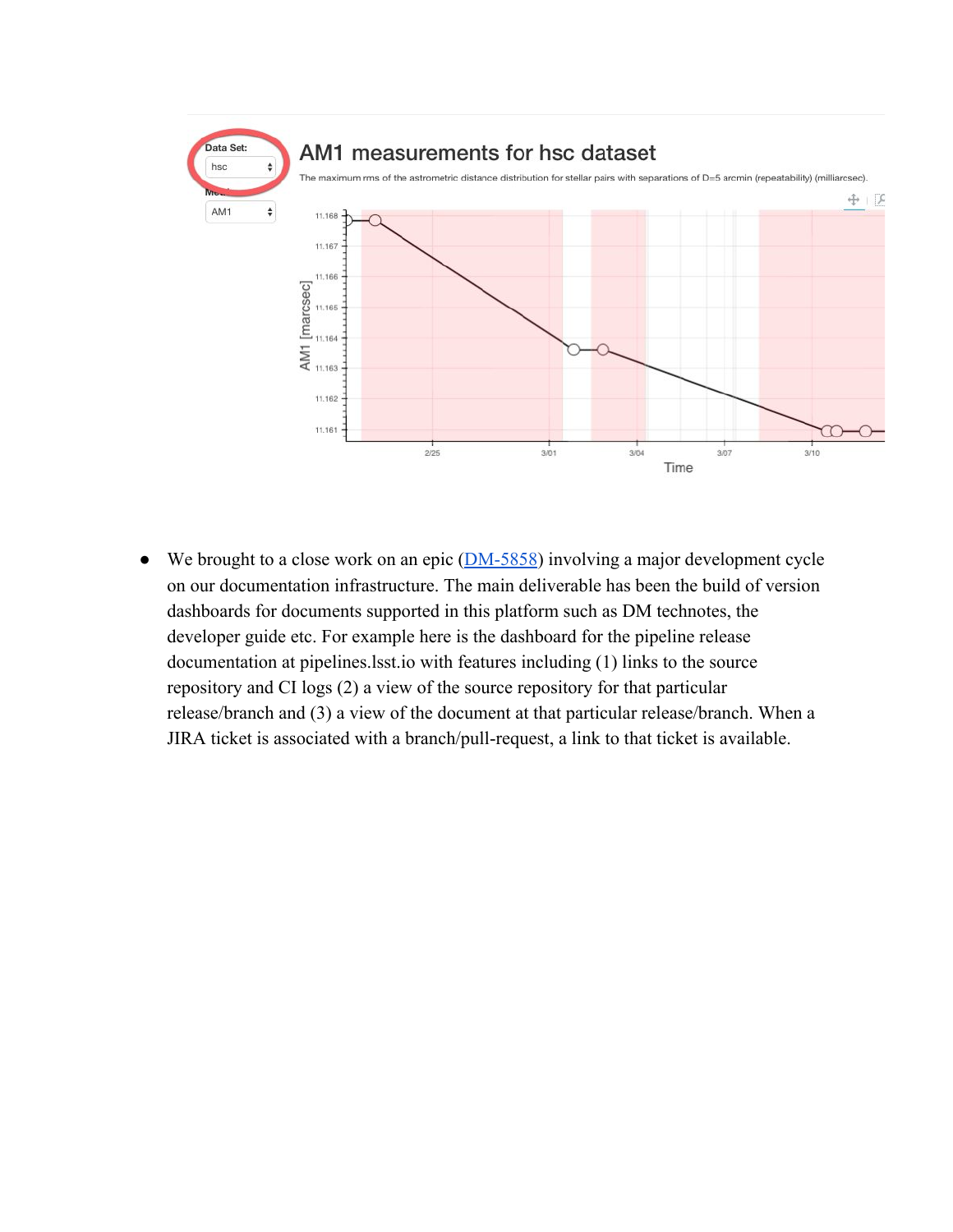An LSST.org project



# **LSST Science Pipelines**

pipelines.lsst.io S Isst-sqre/pipelines\_docs **■** Travis

### **Releases**

Current



### **Development editions**

| Y | u-ktl-v13-typos<br>3 |                         | 2017-03-15       |
|---|----------------------|-------------------------|------------------|
|   |                      |                         | View source<br>ຕ |
| P | DM-9815              |                         | 2017-03-15       |
|   |                      | <b>XJIRA</b><br>DM-9815 | View source<br>ດ |
| P | $13-0$               |                         | 2017-03-10       |
|   |                      |                         | View source      |

The dashboard is accessible through the "Change Edition" button on the document main site, and we have also added an "Edit on Gihub" button that takes one to the Gitub editor for that source. This is very low-barrier way for contributing quick fixes such as typos or information updates.

This epic also included some reliability engineering. The LTD keeper's database was an sqlite DB in the prototype phase that resided on a Google Compute Engine persistent disk attached to the ltd-keeper pod. We wanted to do automated backups, but rather than developing a service to back up the GCE disk onto S3 (our initial plan) we migratde the database to the Google Cloud Platformed managed SQL service. This provides the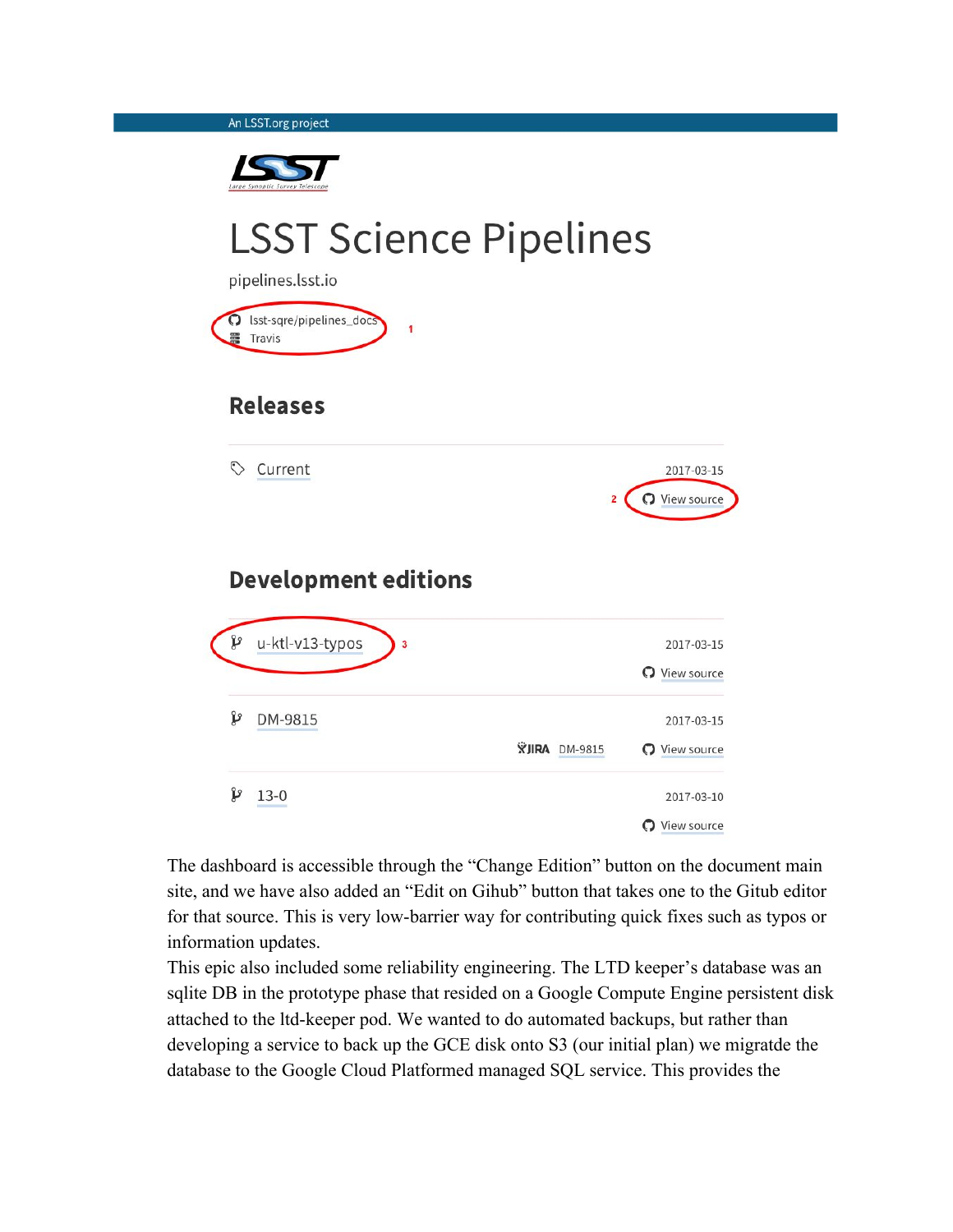desired automatic backups out of the box, and also allows us to scale the service in the future (were it to become necessary) by spinning up multiple ltd-keeper pods.

• We brought to a close work on an epic  $(DM-8487)$  for extending our status monitoring to metric values. Deliverables included a microservice that monitors the SQuaSH database for metric deviations, a chatbot interface to that microservice, a document on microservice creation, and a cookiecutter template to create microservices. Here's what a metric deviation notification looks from the user side:

#### February 13th



- $\bullet$  We brought to a close an epic ( $DM-8483$ ) to extend our OSX build capacity. OSX builds are slower that the Linux builds in a virtualised environment and due to the OSX licensing model not available through standard commodity providers, so we support our own. The new hardware was configured and the extra CI nodes added to the Jenkins pool.
- We brought to close an epic  $(DM-6211)$  that covered a number of improvements to our git-lfs service. Git-lfs is a new service and has been moving quite rapidly; since we self-host due to our large data repositories, we maintain our own fork of an S3-backed LFS server. This epic involved upgrading the protocol to support newer clients and keep us current enough to receive support for the git-lfs core team. The new server is now in production.
- The new version of SQuaSH was deployed as a production test deployment. Some issues were noted that were not apparent in the developer's local machine deployment that require further investigation.
- The issues preventing us from moving forward with the eups tarball stack binary release method were resolved and testing shows that automatic production via this method is less fragile than conda binaries.
- We hosted a very successful 4-day visit with John Parejko. John has recently completed the first iteration of jointcal and we are using jointcal as a the focus for the extension of SQuaSH to metrics harvested from stack tasks instead of just afterburners. John agreed to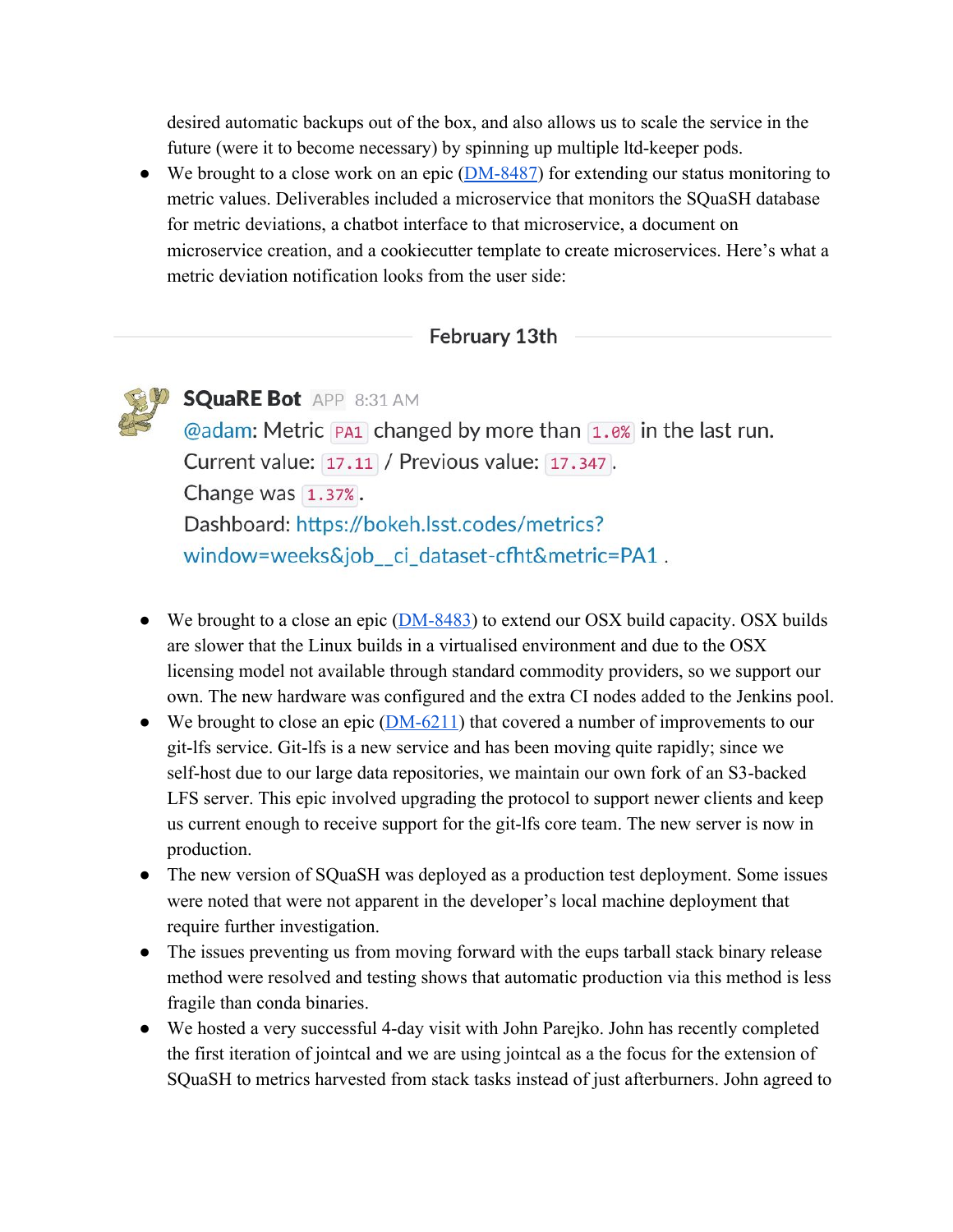serve as the product owner of that sprint. During his visit we did preliminary design work on the API between the task and SQuaSH, mocked jointcal metric specifications and protoyped supporting python classes. We thank the UW team for his time.

● We hosted a very interesting day-visit from Brian Granger, co-founder of Project Jupyter and explored topics of mutual interest. Brian also gave a Tech Talk on the extensive improvements in the upcoming JupyterLab first release, which with the speaker's permission we made available at [youtu.be/rpWufDHIKNw.](https://youtu.be/rpWufDHIKNw) Our thanks to all the DM folks who dialled in for the presentation and enriched Q&A by their participation.

#### Planned activities:

- Prepare for and attend JTM meeting.
- Complete 13.0 release documentation.
- Plan out and ramp up S17-B epics.
- SQuaSH production deployment.

#### Recruitment update:

● We're excited to announce that Simon Krughoff will be moving to Tucson through a project transfer to join the SQuaRE team in a scientific lead capacity. Simon is expected to start August 1st. Simon will bring a wealth of expertise on pipelines in general and Alert Production verification in particular.

### **University of Washington**

#### Current accomplishments:

02C.03.00 - Alert Production Management Engineering and Integration

Krughoff, Morrison and Connolly attended the DESC meeting at SLAC.

Rawls continued work on the prototype alert production system including dealing with some technical debt in the DECam definition package.

**Hiring** 

No activity.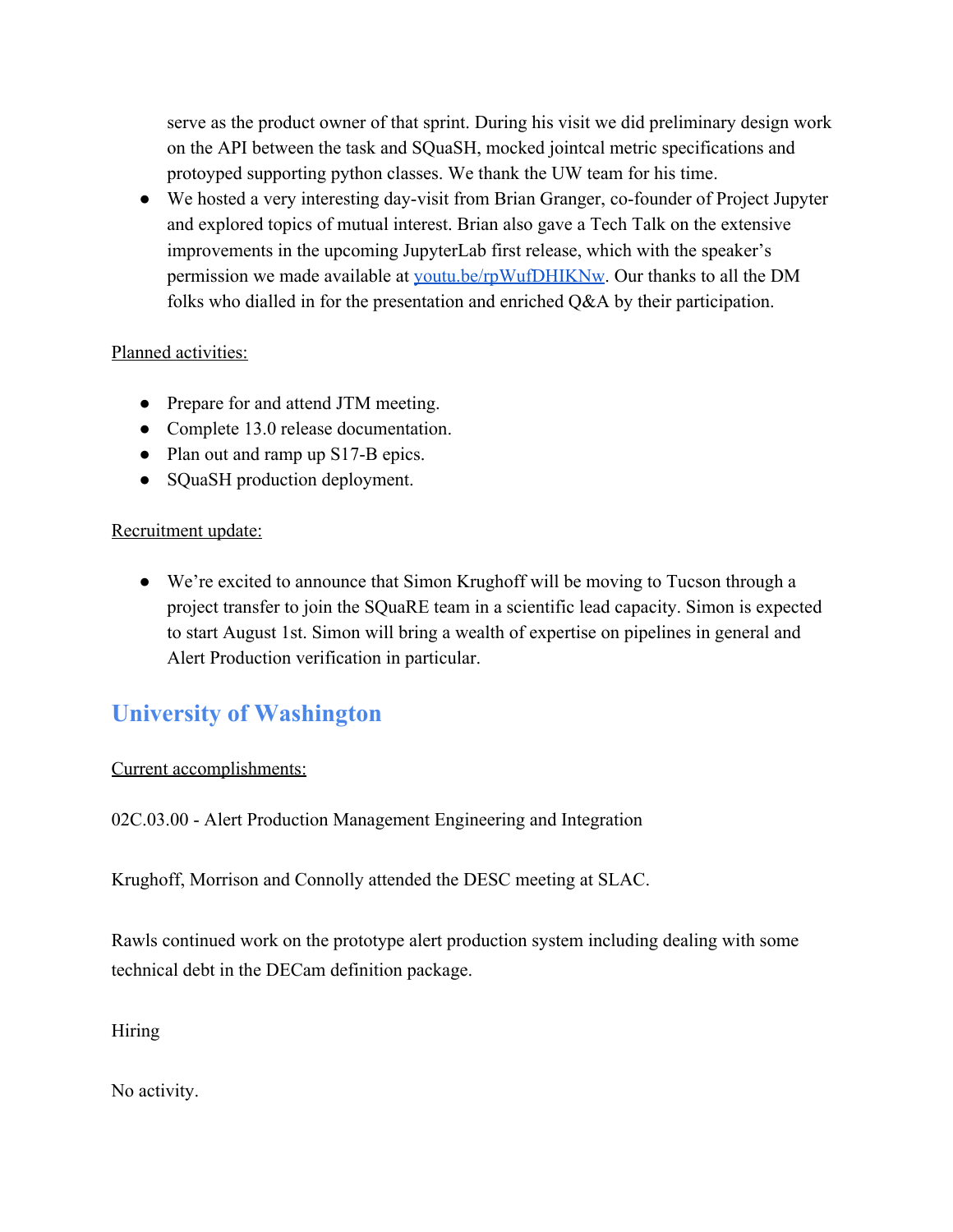02C.03.01 - Single Frame Processing Pipelines

No advancements in this area.

02C.03.02 - Association Pipelines

No advancements in this area.

02C.03.03 - Alert Generation Pipelines

Patterson scaled up the producers and consumers and also researched tools for monitoring performance of the system: e.g. CPU usage, latency, throughput. (DM-8819, DM-7456, DM-7455)

02C.03.04 - Image Differencing Pipeline

Reiss finished off the testing and comparison of image differencing techniques (DM-8796). He began implementing the classes necessary for implementing the spatially varying components of the image differencing algorithms. (DM-8796)

Sullivan finished off the prototype implementation of the DCR algorithms (DM-5699 and DM-8801 to come). He is now ready to port the algorithm to the stack and to write up the algorithm in a tech note.

02C.03.05 - Application Framework for Exposures

Findeisen implemented the Point2DList class which is needed for the new transform framework. (DM-7888).

Though we had predicted that the pybind11 work would be largely finished in January, there was still a significant amount of work for Owen and Findeisen in February. This included relatively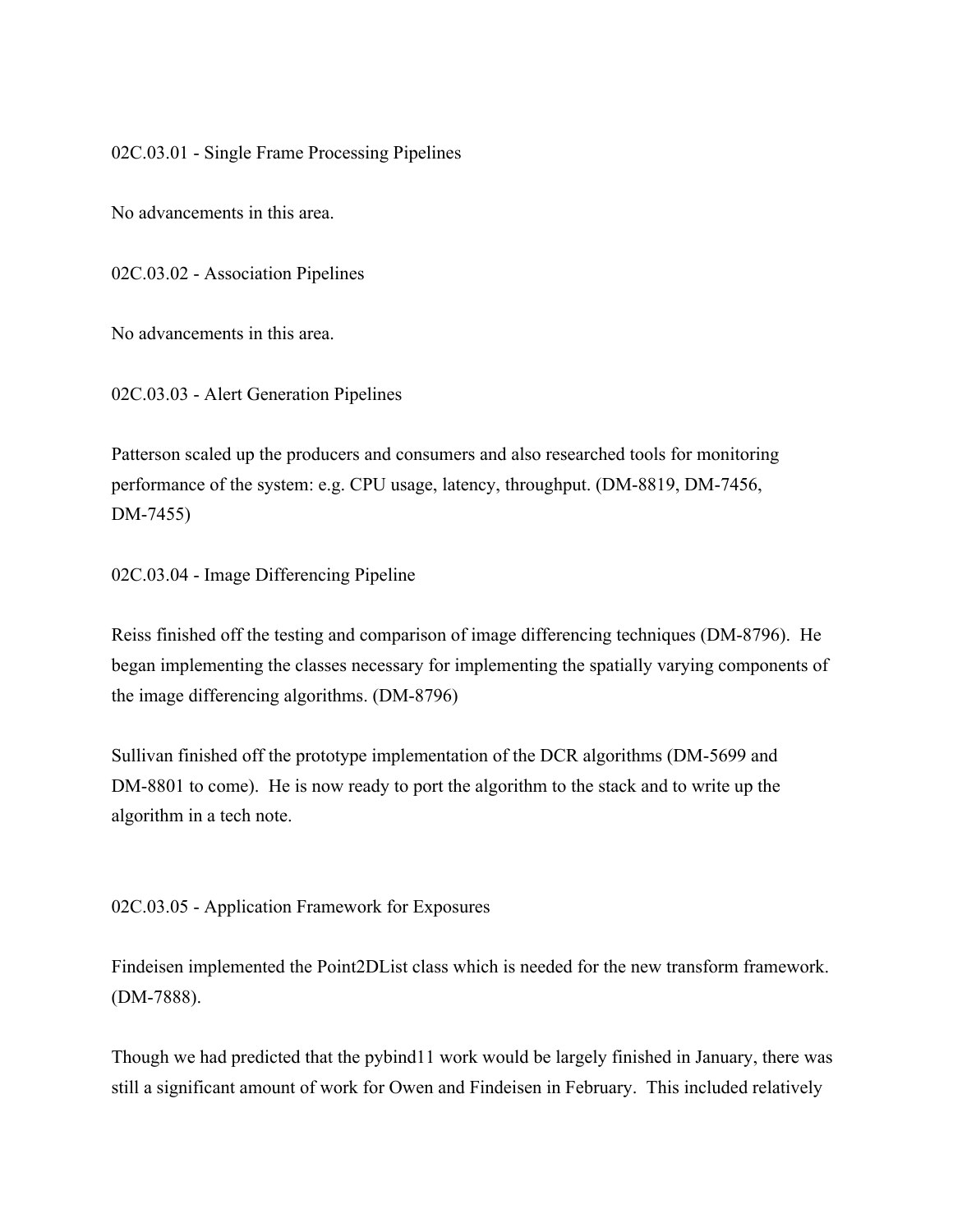small changes to a large number of packages (DM-8464, DM-8454, DM-8452, DM-9384, DM-9276, DM-9279, DM-9258, DM-8874, DM-8462, DM-8463, DM-9277, DM-9275, DM-9462, DM-9429, DM-8096, DM-9280, DM-9432).

Owen and Findeisen also worked on general bugs and other emergent work (DM-8105, DM-7891, DM-9049, DM-9502, DM-9313, DM-8355, DM-9433, DM-9298).

02C.03.06 - Moving Object Pipelines

No advancements in this area.

02C.03.07 - Photometric Calibration Pipeline

Parejko worked on cleanup of jointcal by replacing standard print statements with configurable log statements (DM-8547) and to clean up dead I/O code (DM-9416). Parejko also re-worked jointcal to be able to make use of the new reference catalog system by being able to take a different astrometric and photometric catalog (DM-8552). He also began prep work for improving the photometric fitting by designing a new spatially varying photometric calibration object as well as investigating the photometric model of the existing meas\_mosaic package (DM-9193, DM-9194).

02C.03.08 - Astrometric Calibration Pipeline

Morrison refined his pattern matching implementation. It is clear that the Optimistic algorithm presented in Tabur (2007) is not sufficient in reasonably crowded regions. By relaxing the optimism (that the first pattern that matches is the correct one), it's possible to do much better in crowded regions at the expense of longer runtime. It's possible to gracefully failover from one regime to the other.

#### Planned activities:

02C.03.00 - Alert Production Management Engineering and Integration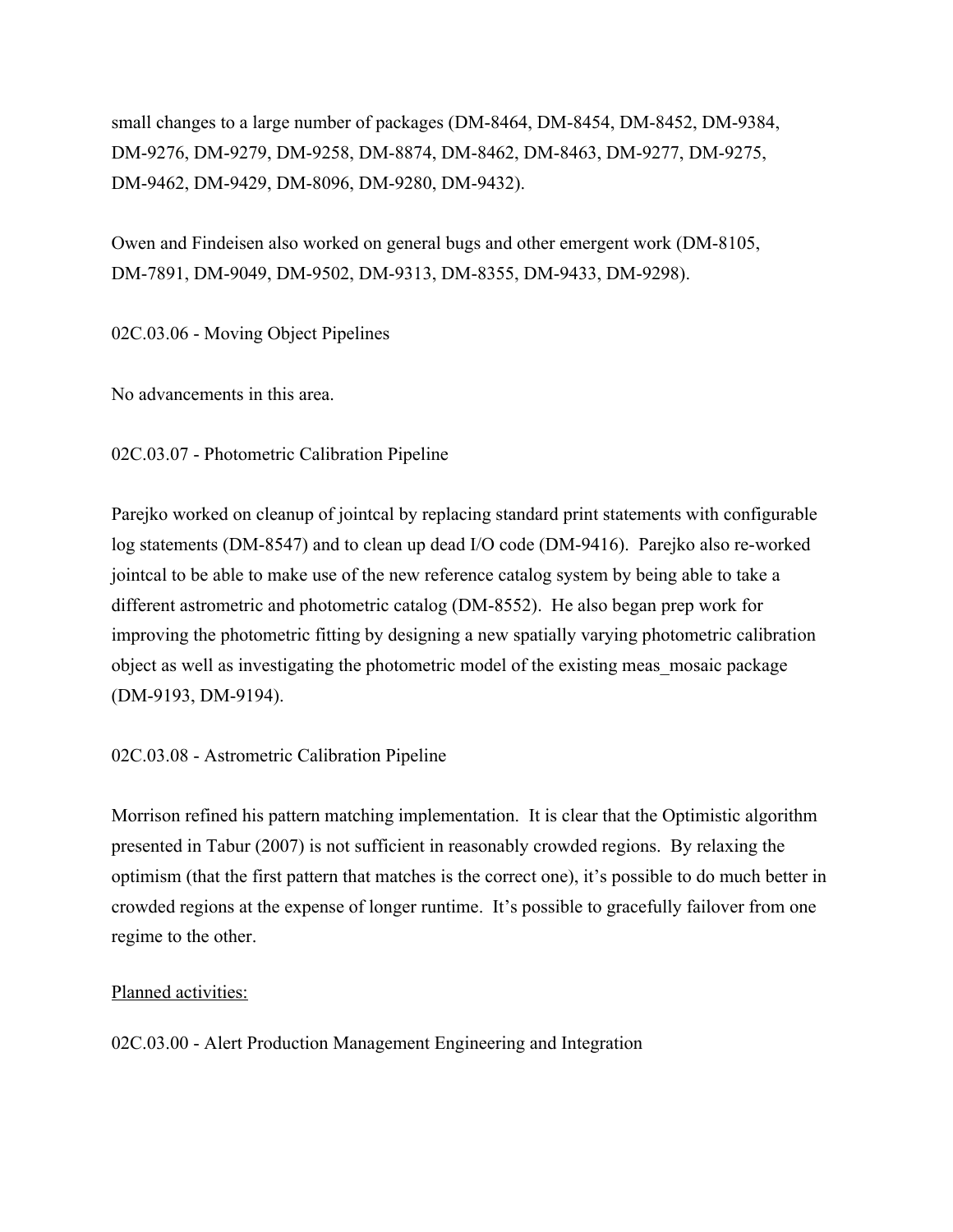All members will attend the JTM in Glendale CA.

Rawls will continue working on the prototype AP system. She will work with Eric Bellm to define metrics and analyze the current system.

02C.03.01 - Single Frame Processing Pipelines

Owen and Findeisen will continue work on the new transform framework.

02C.03.02 - Association Pipelines

No planned work.

02C.03.03 - Alert Generation Pipelines

Patterson will work on a monitoring suite for the alert distribution system.

02C.03.04 - Image Differencing Pipeline

Reiss will implement spatially varying ZOGY to test against the current stack baseline algorithm.

Sullivan will finish writing up the proposed DCR correction algorithm.

02C.03.05 - Application Framework for Exposures

Bug fixes and technical debt.

02C.03.06 - Moving Object Pipelines

No planned work.

02C.03.07 - Photometric Calibration Pipeline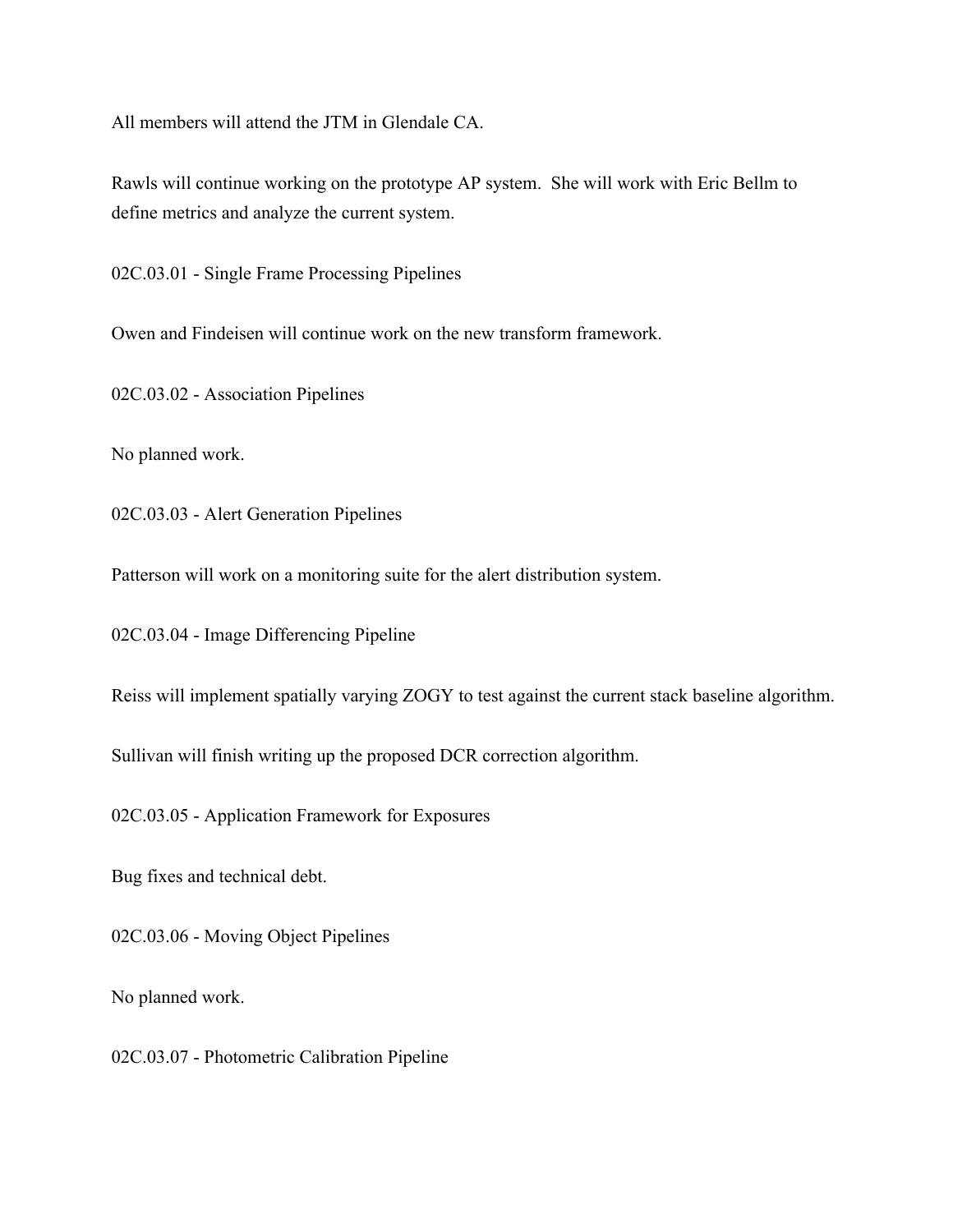Parejko will work on improving the spatially variable photometric model in jointcal.

02C.03.08 - Astrometric Calibration Pipeline

Morrison will port his improved matcher into the stack and write it up in a DMTN describing the new algorithm and showing its performance on a variety of images.

Recruitment update:

 $N/A$ 

### **Princeton University and University of California, Davis**

#### Current accomplishments:

#### 02C.04.00 - Data Release Production Management Engineering and Integration

- Travel & meetings:
	- Bosch & Meyers attended the Dark Energy Science Collaboration meeting in California for the week of 13 February.
	- Guyonnet visited Princeton for the week of 6 February to collaborate on pipeline design and planning with the team there (see 02C.04.02, below).
	- Meyers visited Princeton for the week of 20 February to begin work of integrating his "donut finding" code with the LSST pipeline framework (see 02C.04.03, below).
- Quality assurance [\[DM-8299\]](https://jira.lsstcorp.org/browse/DM-8299):
	- A bimodal distribution of Footprint sizes of sources used for PSF modeling was identified. It was traced to a difference in the handling of blended and isolated sources. The use of blended sources for PSF modeling is likely inappropriate, and will be further investigated.  $[DM-9252]$  $[DM-9252]$
	- The QA team has observed that the "trace radius" of sources processed through the LSST stack is systematically different to that of sources processed, nominally identically, through the Hyper Suprime-Cam (HSC) equivalent. Investigation of this effect is ongoing.  $[DM-9411]$
- Task documentation prototype [\[DM-8559](https://jira.lsstcorp.org/browse/DM-8559)]:
	- Effort has been ongoing to produce example Task documentation in the new [\(DMTN-030](http://dmtn-030.lsst.io/)-based) framework. It is expected that this documentation will be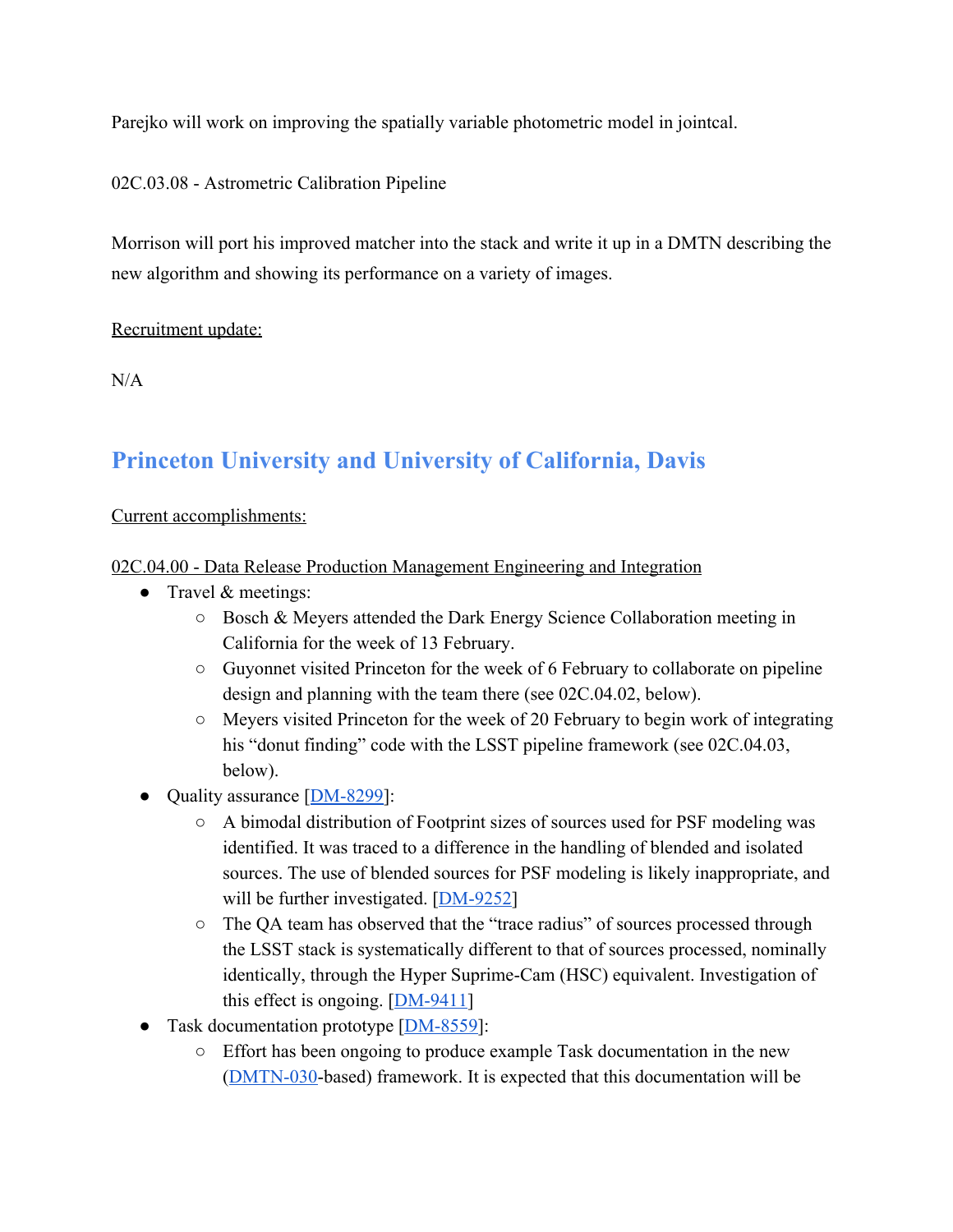made available to pipeline developers for comment early in March. [\[DM-8717,](https://jira.lsstcorp.org/browse/DM-8717) [DM-8723\]](https://jira.lsstcorp.org/browse/DM-8723)

02C.04.01 - Application Framework for Catalogs

- Middleware evolution [[DM-1109\]](https://jira.lsstcorp.org/browse/DM-1109):
	- Jim Bosch, DRP Science Lead, will serve as representative of the Science Pipelines on the "SuperTask Working Group", which convened this month.
	- An initial design sketch for the interface for multi-epoch fitting ("MultiFit") has been developed. This provides a useful basis for discussion, but is far from a mature or usable system. [\[DM-9602\]](https://jira.lsstcorp.org/browse/DM-9602)
- Implementation of new Footprint system [[DM-3559](https://jira.lsstcorp.org/browse/DM-3559)]:
	- Work has continued through this month to convert all existing Science Pipelines code to use the new Footprint system. [\[DM-8108\]](https://jira.lsstcorp.org/browse/DM-8108)
	- This work will not be merged to master until the pybind11 conversion see below — is complete.
- Enhancements and upgrades to CModel flux measurement [[DM-1111\]](https://jira.lsstcorp.org/browse/DM-1111):
	- In preparation for work on upgrades to the CModel algorithms, the existing codebase has been audited for obsolete and unwanted code, which has now been removed. [[DM-9045\]](https://jira.lsstcorp.org/browse/DM-9045)
- Conversion from **SWIG** to pybind 11 [\[DM-7717\]](https://jira.lsstcorp.org/browse/DM-7717):
	- This work has proceeded apace through February, with a total of 34 separate tickets closed.
	- The Science Pipelines codebase is now fully functional using pybind11.
	- Some refinements to the approach taken and some performance enhancements will be added before this work merges to master.
	- The merge is expected in early March.
- Emergent work and reduction of technical debt [\[DM-8136\]](https://jira.lsstcorp.org/browse/DM-8136):
	- An error in the package provenance system, which could lead to inconsistent results and, in turn, pipeline failures, in some circumstances, was discovered and fixed. [\[DM-9439\]](https://jira.lsstcorp.org/browse/DM-9439)
	- The code used to catch errors and set appropriate flags in measurement algorithms has been overhauled to be more robust against programmer error. [\[DM-6723](https://jira.lsstcorp.org/browse/DM-6723)]
	- The pipe drivers package of high-level pipeline orchestration scripts now runs under Python 3.  $[DM-7756]$  $[DM-7756]$
	- $\circ$  The mechanism used for compiling against external packages (notably **Boost**) has been modified to eliminate spurious warning messages. [\[RFC-246](https://jira.lsstcorp.org/browse/RFC-246), [DM-8169\]](https://jira.lsstcorp.org/browse/DM-8169)

#### 02C.04.02 - Calibration Products Pipeline

• Auxiliary telescope development [\[DM-8151\]](https://jira.lsstcorp.org/browse/DM-8151):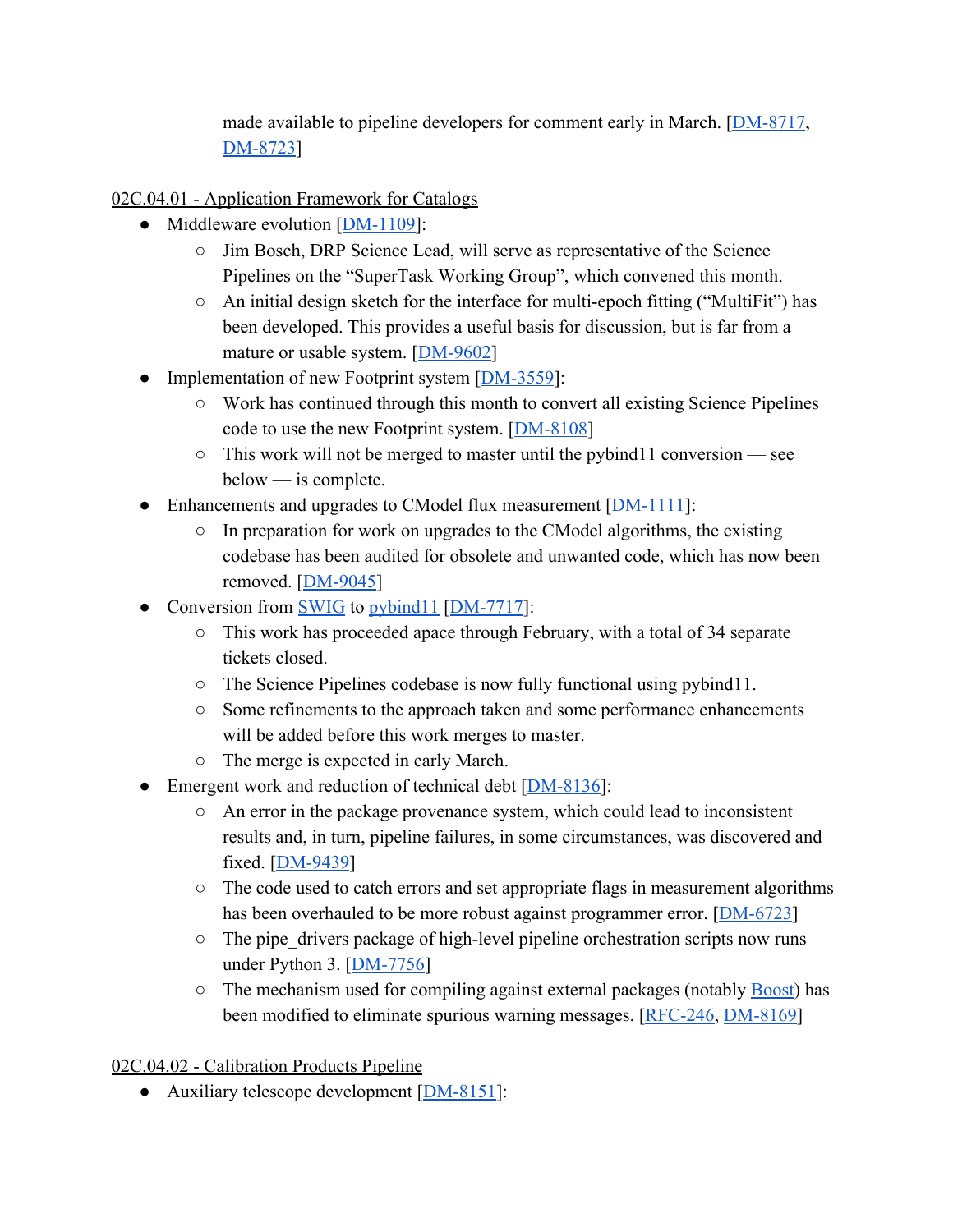- A functional, albeit not yet algorithmically sophisticated, prototype spectral data reduction pipeline for the Auxiliary Telescope has been demonstrated, based on test data taken on the 0.9m telescope at CTIO.
- Work is now underway to convert this prototype to work within the framework of the LSST Science Pipelines. [\[DM-9363](https://jira.lsstcorp.org/browse/DM-9363), [DM-9365](https://jira.lsstcorp.org/browse/DM-9365)]
- Guyonnet, who is leading the development of this pipeline at Harvard, visited Princeton for the week of 6 February to collaborate with the team there on the details of pipeline integration.
- Access to camera test stand data [\[DM-8292\]](https://jira.lsstcorp.org/browse/DM-8292):
	- Work has commenced on "camera package" which will provide integration of data from the single chip camera test stand ("TS3") into the LSST Science Pipelines. [\[DM-9400\]](https://jira.lsstcorp.org/browse/DM-9400)
	- Complete delivery of this work will require discussions between the DM and Camera teams, scheduled to take place at the LSST Joint Technical Meeting in March.

#### 02C.04.03 - PSF Estimation

- Wavefront measurement and PSF reconstruction [[DM-1909\]](https://jira.lsstcorp.org/browse/DM-1909):
	- Development and testing of a wavefront measurement system using out-of-focus data from HSC is underway. Meyers visited Princeton during the week of 20 February to collaborate with the team there on the details of integrating his algorithmic code with the LSST pipeline framework. [[DM-8565,](https://jira.lsstcorp.org/browse/DM-8565) [DM-8589,](https://jira.lsstcorp.org/browse/DM-8589) [DM-9567\]](https://jira.lsstcorp.org/browse/DM-9567)
	- In order to facilitate PSF estimation prototyping with HSC data, it is necessary to perform instrument signature removal without invoking the regular LSST single frame measurement pipeline. A simple interface to perform just this task has therefore been developed.  $[DM-9186]$  $[DM-9186]$

02C.04.04 - Image Coaddition Pipeline

- Research properties of covariance under coaddition [\[DM-6176\]](https://jira.lsstcorp.org/browse/DM-6176):
	- A basic test codebase capable of tracking covariance through the image warping and coaddition process over a full is now available. [\[DM-7901,](https://jira.lsstcorp.org/browse/DM-7901) [DM-7902\]](https://jira.lsstcorp.org/browse/DM-7902)
- PSF homogenization [[DM-8289\]](https://jira.lsstcorp.org/browse/DM-8289):
	- The work has now been performed to add PSF-matched coadds as a standard data product in LSST processing. This behaviour is expected to be added to the default pipeline in early March. [[RFC-272](https://jira.lsstcorp.org/browse/RFC-272), [RFC-283,](https://jira.lsstcorp.org/browse/RFC-283) [DM-8491\]](https://jira.lsstcorp.org/browse/DM-8491)
- Warped image comparison [\[DM-8290\]](https://jira.lsstcorp.org/browse/DM-8290):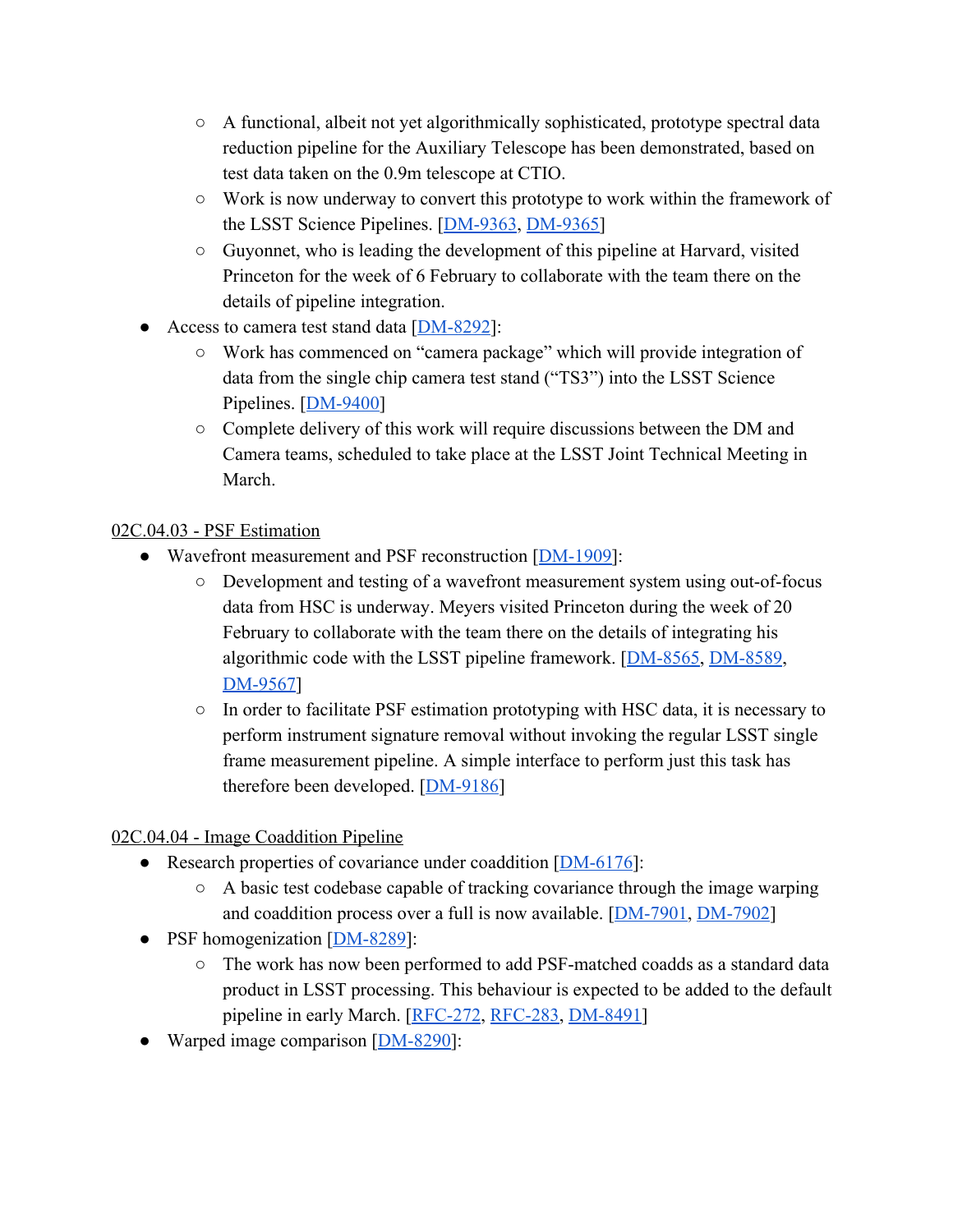$\circ$  A document describing the approach being taken to coadd artefact removal using warped image comparison has been published. Work to implement this approach is expected to begin in March. [\[DM-8953\]](https://jira.lsstcorp.org/browse/DM-8953)



A comparison of the accuracy of SED recovery with the new ("NMF") vs the old ("LSST") deblending algorithms. Note the substantially improved fraction of sources with a small  $(0-5%)$  error in the NMF case.

#### 02C.04.05 - Object Detection and Deblending

- Deblender development [\[DM-8140\]](https://jira.lsstcorp.org/browse/DM-8140):
	- Development of the Non-negative Matrix Factorization (NMF) deblender has continued, including algorithmic refinements and closer integration with the LSST stack. [\[DM-8959,](https://jira.lsstcorp.org/browse/DM-8959) [DM-9143,](https://jira.lsstcorp.org/browse/DM-9143) [DM-9173,](https://jira.lsstcorp.org/browse/DM-9173) [DM-9186](https://jira.lsstcorp.org/browse/DM-9186)]
	- Tests show a substantial improvement in accuracy over the older algorithm.

02C.04.06 - Object Characterization Pipeline

- Emergent work and reduction of technical debt [\[DM-8306\]](https://jira.lsstcorp.org/browse/DM-8306):
	- Several minor bugs were fixed and documentation improvements made during the course of this month. [\[DM-903,](https://jira.lsstcorp.org/browse/DM-903) [DM-3804,](https://jira.lsstcorp.org/browse/DM-3804) [DM-9316,](https://jira.lsstcorp.org/browse/DM-9316) [DM-9431,](https://jira.lsstcorp.org/browse/DM-9431) [DM-9504,](https://jira.lsstcorp.org/browse/DM-9504) [DM-9519,](https://jira.lsstcorp.org/browse/DM-9519) [DM-9520,](https://jira.lsstcorp.org/browse/DM-9520) [DM-9521\]](https://jira.lsstcorp.org/browse/DM-9521)
	- An error in the PcaPsf PSF estimation algorithm, which would lead to different results depending on the version of Python in used, was discovered and fixed. This results in the Science Pipelines code being numerically identical between Python 2 and Python 3. [[DM-8030\]](https://jira.lsstcorp.org/browse/DM-8030)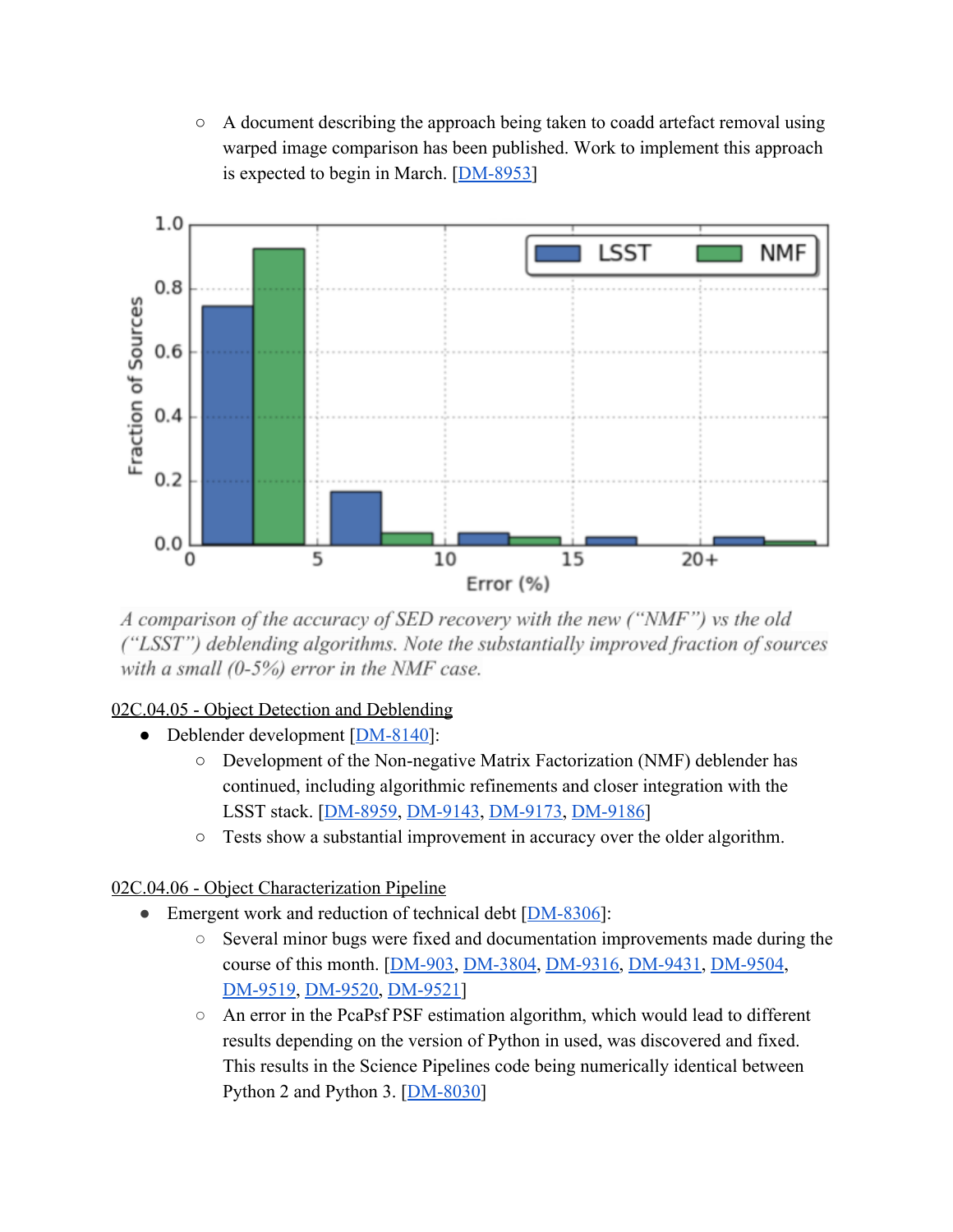- The DRP team collaborated with the SUIT team in prototyping an interface between the Science Pipelines code and the Firefly visualization system. [\[DM-9420\]](https://jira.lsstcorp.org/browse/DM-9420)
- A new measurement algorithm which provides aperture fluxes on sources convolved to a nominal PSF has been added to the Science Pipelines. This functionality is useful for, for example, measuring the color of galaxies in variable seeing (by using a common aperture and target seeing in each band). [\[RFC-294,](https://jira.lsstcorp.org/browse/RFC-294) [DM-9394\]](https://jira.lsstcorp.org/browse/DM-9394)

#### Planned activities:

02C.04.00 - Data Release Production Management Engineering and Integration

- All members of the team will attend the LSST Joint Technical Meeting (JTM) in Glendale, CA in the week of 6 March.
- Following the JTM, we expect a renewed focus on completion of the DM Replan.

#### 02C.04.01 - Application Framework for Catalogs

- Participation in the SuperTask Working Group will continue.
- Both the pybind11 port, and then the new Footprint implementation, are expected to merge to master and become generally available during this month.

#### 02C.04.02 - Calibration Products Pipeline

- Continue to work on making the prototype Auxiliary Telescope pipeline available in the LSST framework.
- At the JTM and beyond, work on integration of camera test stand data with the Science Pipelines.

#### 02C.04.03 - PSF Estimation

• Continue development of "donut" fitting pipeline within the Science Pipelines framework.

#### 02C.04.04 - Image Coaddition Pipeline

- Complete work on PSF homogenization for this development cycle. This will be enabled by default in the standard pipeline processing workflow.
- Start implementation of artefact rejection by warped image comparison.

#### 02C.04.05 - Object Detection and Deblending

• Optimization and large-scale testing of the NMF deblender.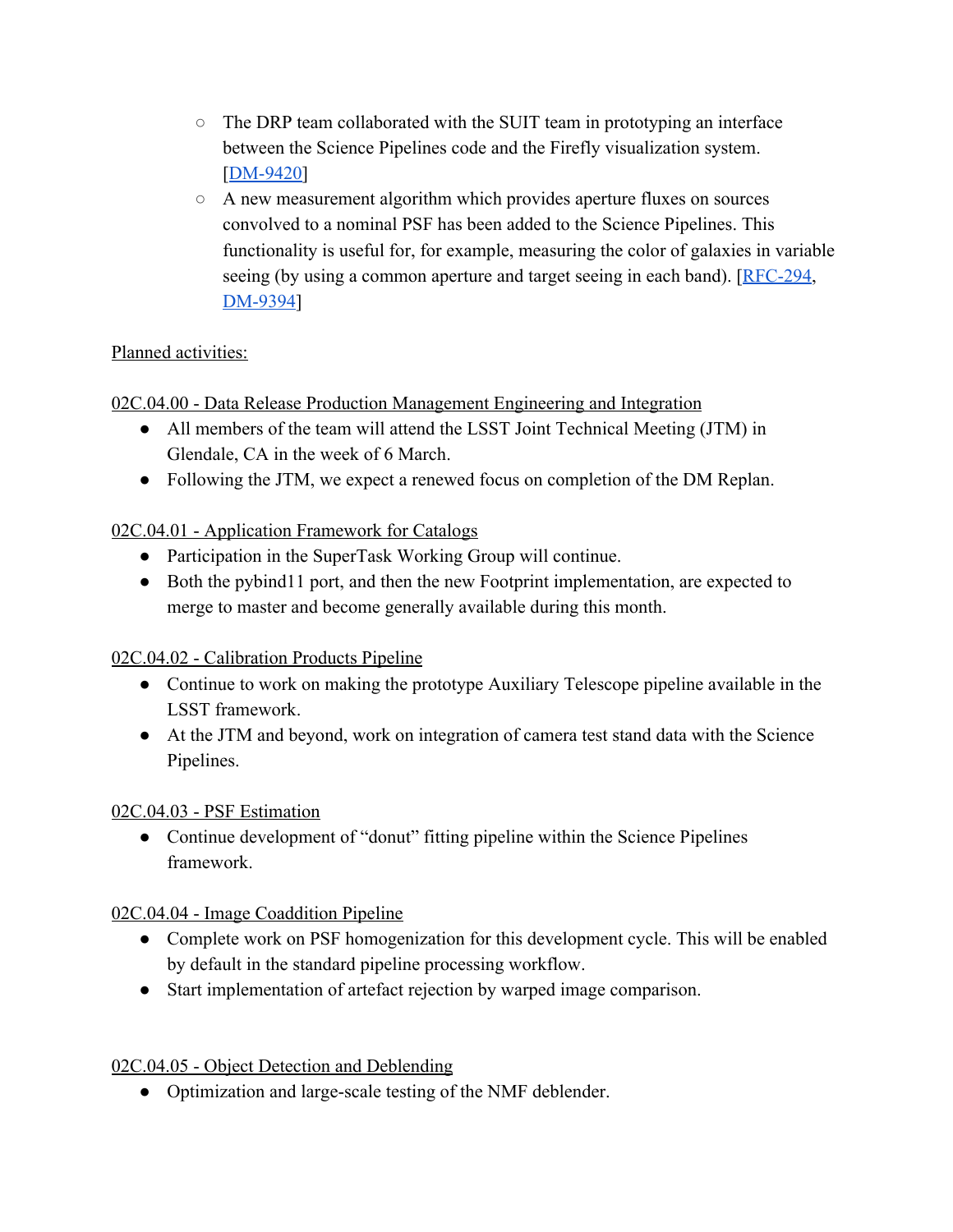#### 02C.04.06 - Object Characterization Pipeline

● Technical debt amelioration.

#### Recruitment update:

- Tim Morton joined the DRP team in Princeton at the beginning of February.
- Sophie Reed (Cambridge) accepted a postdoctoral position with the DRP team in Princeton. She is expected to join the project in September of 2017.

### **IPAC / California Institute of Technology**

#### Current accomplishments:

**02C.05.00**

- Continued to work with IPAC IRSA group on collaboration in Firefly development, plan and schedule coordination. IRSA made second release of application IRSA Viewer using JavaScript based Firefly.
- Continued to work on SUIT requirements and resource estimates to work packages.
- Prepared Science Platform slides for JTM.

#### **02C.05.01 Basic Archive Access Tools**

- $\bullet$  PDAC:
	- Time series data display with band filters and with image cutout.
	- Added all sky catalog search capability.
	- Worked with DAX team in API refinement.
	- Deployed updated version. Please see access guide here: [https://confluence.lsstcorp.org/display/DM/Guide+to+PDAC+version+1.](https://confluence.lsstcorp.org/display/DM/Guide+to+PDAC+version+1)
- Java code refactoring and adding unit tests.
- Replace the JS package manager npm with yarn.

#### **02C.05.02 Data Analysis and Visualization Tools**

- Remote API (Python) improvement and bug fixes.
- Enable FITS downalod for three-color image.
- Using stack task do to a forced photometry and Firefly to display the result, using Python to control the flow.
- Improvement and bug fixes, an empty image display area, warning message not going away.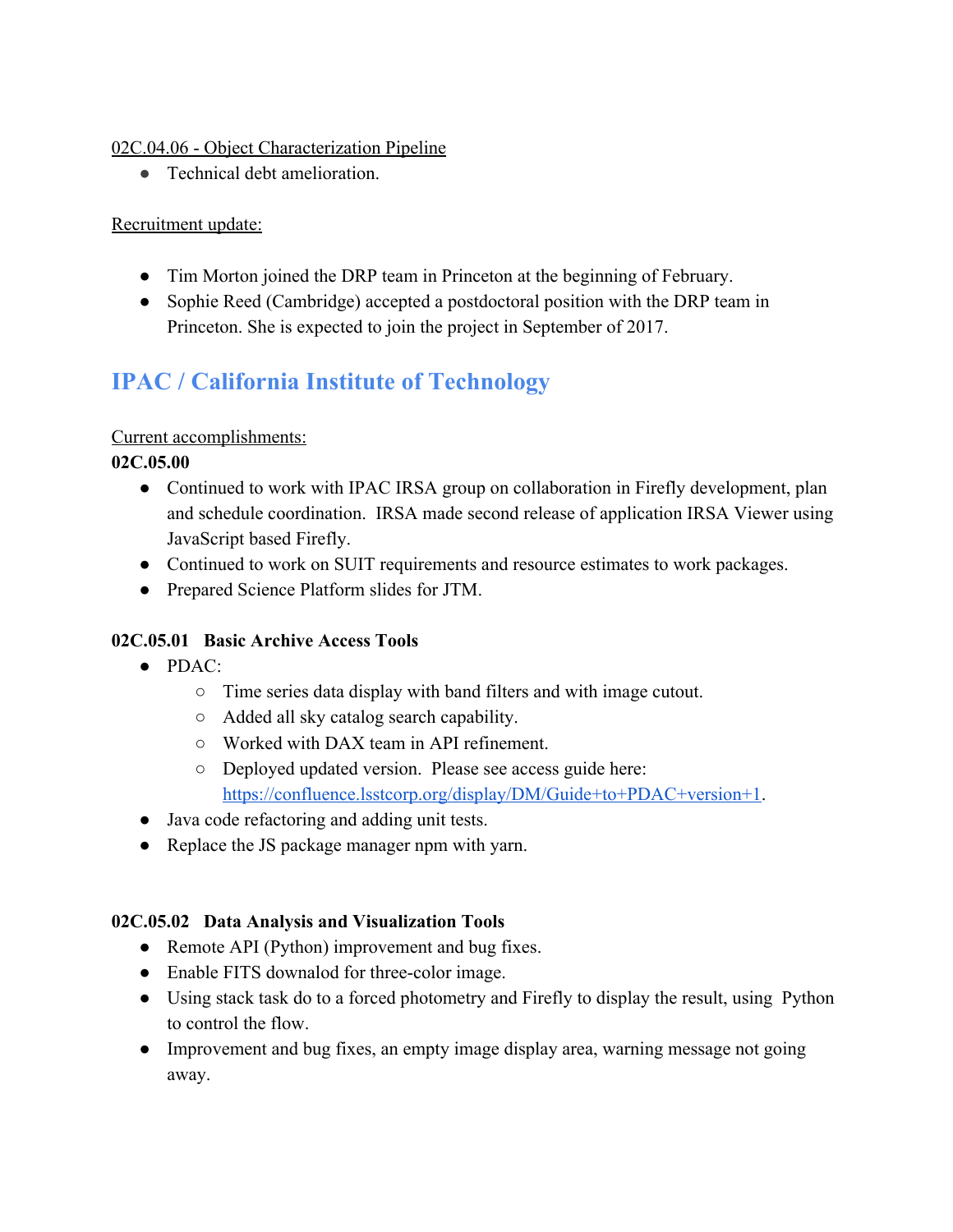#### **02C.05.03 Alert/Notification Toolkit**

• No new work done.

#### **02C.05.05 User workspace**

• Science platform design discussion.

#### Planned activities: (for March 2017)

#### **02C.05.00**

- Continue to work with IPAC IRSA group on collaboration in Firefly development, plan and schedule coordination.
- Everyone attends JTM, March 6-8, 2017.
- Finalize the work packages for SUIT.

#### **02C.05.01 Basic Archive Access Tools**

- Continue working on SUIT design and design document as part of science platform design.
- Junit tests for Java classes.
- Publish JavaScript Doc How-to guide.
- Publish the Firefly API docs in both JavaScript and Python.
- PDAC development:
	- Multi-object catalog search.
	- Improvement in time series data display UI with user feedback.
	- Start to work on adding WISE data to PDAC.

#### **02C.05.02 Data Analysis and Visualization Tools**

- Improvement to UI due to feedback from users.
- New functions: asymmetric error bars, More options for histogram.
- Support Camera visualization work by attend the weekly meeting.

#### **02C.05.03 Alert/Notification Toolkit**

• No work planned.

#### **02C.05.05 User workspace**

• Design as part of Science platform.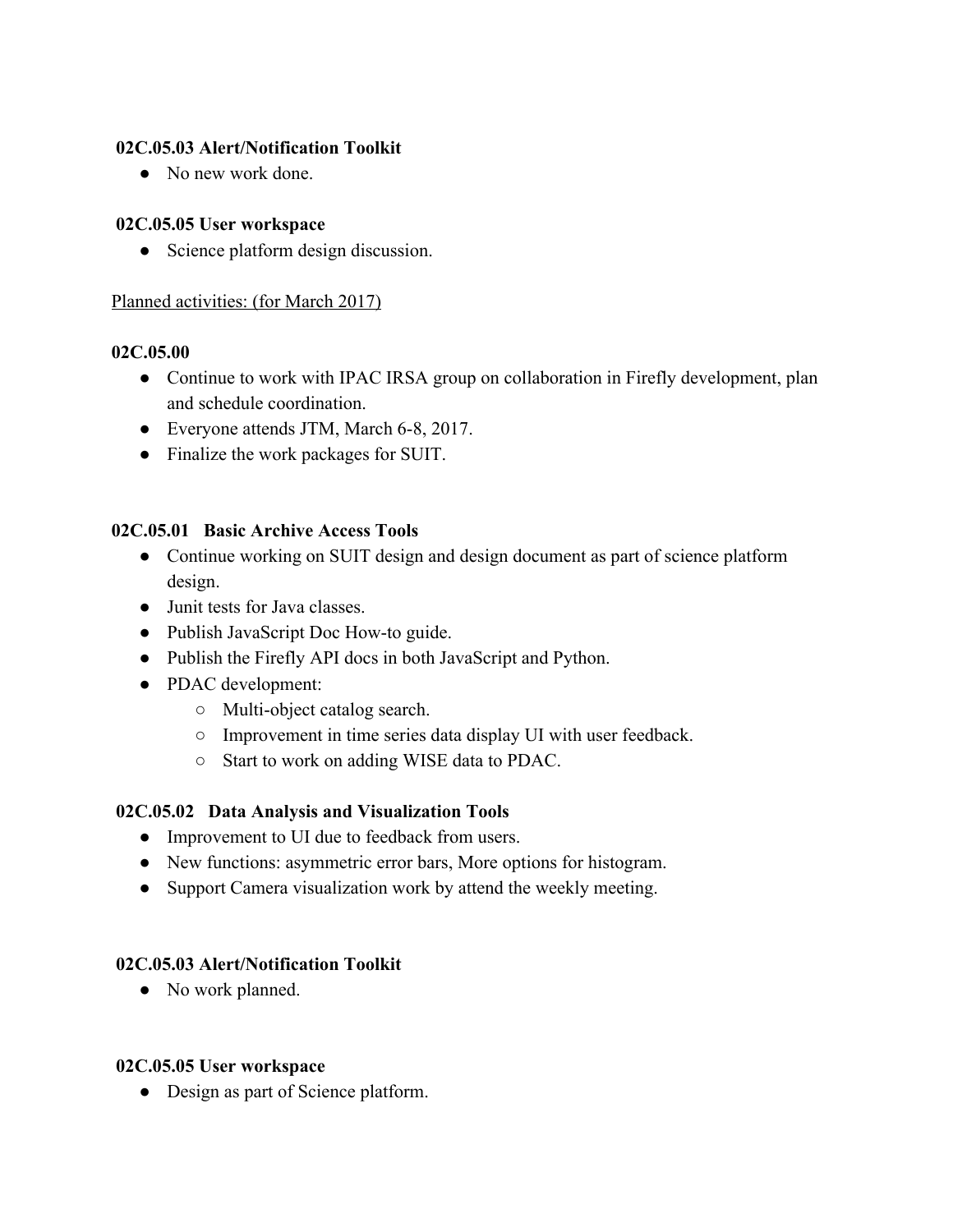Recruitment update:

• No activities.

### **SLAC / Stanford University**

Current accomplishments:

02C.06.00 Science Data Archive and Application Services Management Engineering and Integration

- Team continued improving robustness of DAX services and otherwise supported SUIT integration efforts in the PDAC as necessary.
- Gaponenko provided "repaired" SDSS Stripe 82 dataset in PDAC (coverage for holes in overlap area between IN2P3 and NCSA processing).
- Gaponenko loaded and indexed available (Object and ForcedSource) WISE catalog data in PDAC. Some Qserv issues were subsequently uncovered when testing with this new dataset (some related to schema, and some related to partitioning parameters).
- Gaponenko completed load of 20% DR1 test dataset and IN2P3.
- Gates and Thukral began taking 20% DR1 KPMs.

02C.06.01.01 Catalogs, Alerts and Metadata

• Salnikov conducted parallel load experiment with L1/AP database prototype. Results indicate that partitioning does improve performance, and additionally, with partitioned data Postgres+NVMe configuration performs best (pulls significantly ahead of MySQL+NVMe configuration). Though performance is increased, still not enough to solve anticipated performance issues at scale. [DM-9301]

02C.06.01.02 Image and File Archive

- Lo provided calexp cutout support in imgserv. [DM-9115]
- Lo upgraded python Flask library in DAX services to latest 0.12. [DM-9268]

02C.06.02.01 Data Access Client Framework

- Pease refactored Data Butler init sequencing. [DM-9039]
- Pease added metadata access to wcs, visitInfo, and calib for calexp datasets. [DM-9060]
- Salnikov addressed pipe\_supertask Python 3 compatibility issues. [DM-9352, DM-9548]
- Salnikov added minimal support for parallel execution of SuperTasks. [DM-9329]
- Salnikov updated the CommandLineActivator command line interface. [DM-8593]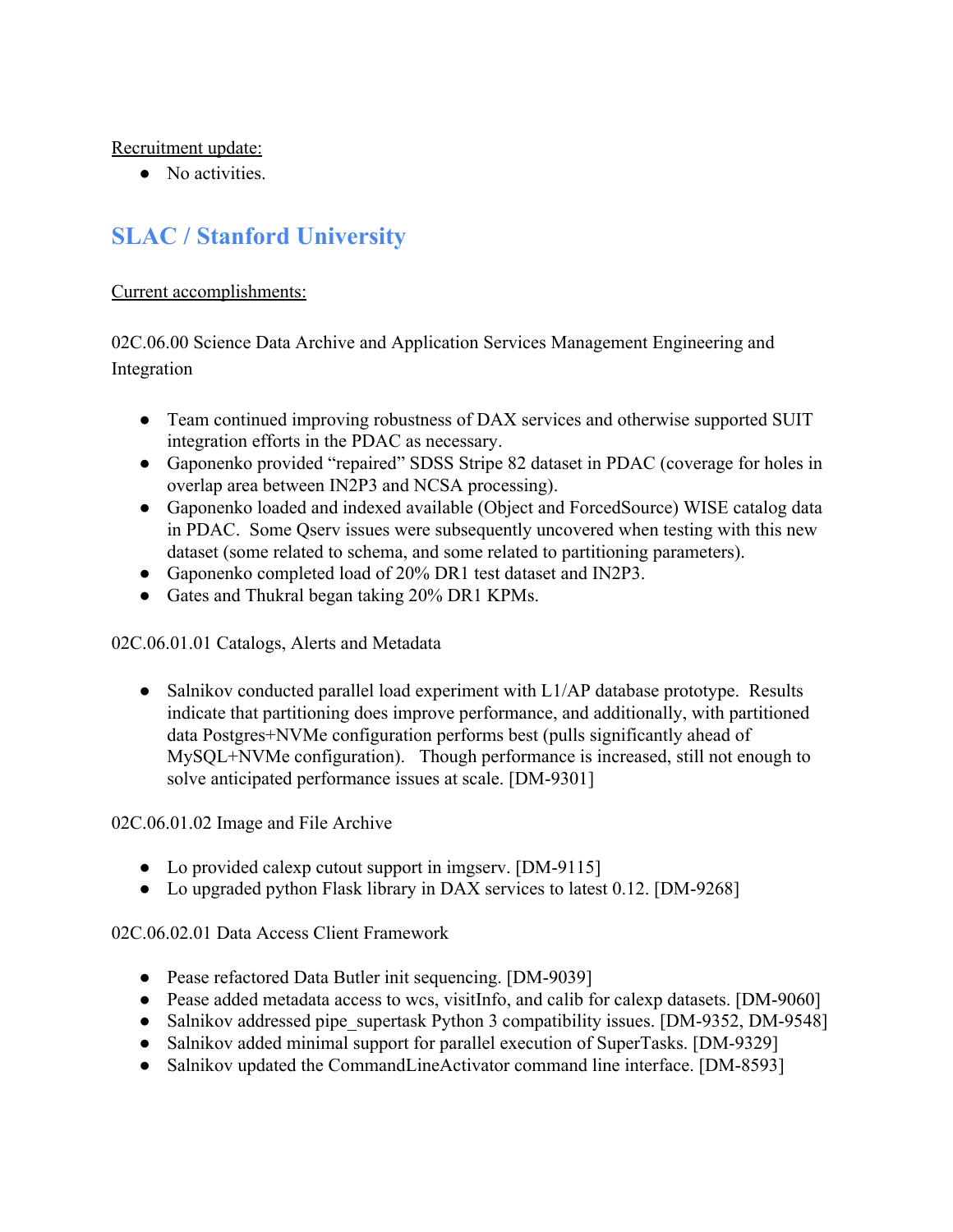#### 02C.06.02.02 Web Services

● Van Klaveren implemented several containerization and build improvements for the DAX webservices. [DM-9557, DM-9566]

#### 02C.06.02.03 Query Services

- Gates implemented fix for finicky ORDER BY parsing with table aliases. [DM-8426]
- Gates implemented fix for MarkCompleted exception related to job tracking. [DM-9315]
- Mueller updated XRootD package from upstream. [DM-9486]
- Jammes complete an evaluation of Kubernetes + OpenStack for use with provision-on-demand test clusters (outcome: recommended for use; significant improvement over previous sshmux scripted approach). [DM-8408]
- Jammes added Python static code analysis to lsst/qserv github repos, via landscape.io. [DM-8650]

#### 02C.06.02.04 Image Services

• No work was carried out in this WBS element this month.

#### 02C.06.02.05 Catalog Services

● No work was carried out in this WBS element this month.

#### Planned activities:

02C.06.00 Science Data Archive and Application Services Management Engineering and Integration

- Mueller and Hanushevsky to continue review/improvement of sizing-model inputs.
- Team to continue improving robustness of DAX services and otherwise support SUIT integration efforts in the PDAC as necessary.
- Gaponenko to stage WISE images in PDAC.
- Gates and Thukral to complete 20% DR1 KPMs.
- Entire team to attend 2017 JTM in Glendale CA

#### 02C.06.01.01 Catalogs, Alerts and Metadata

• Salnikov to continue with L1/AP database prototyping work.

#### 02C.06.01.02 Image and File Archive

● Lo to finish extending imgserv API to handle data from multiple surveys in preparation. for accessing WISE data in the PDAC.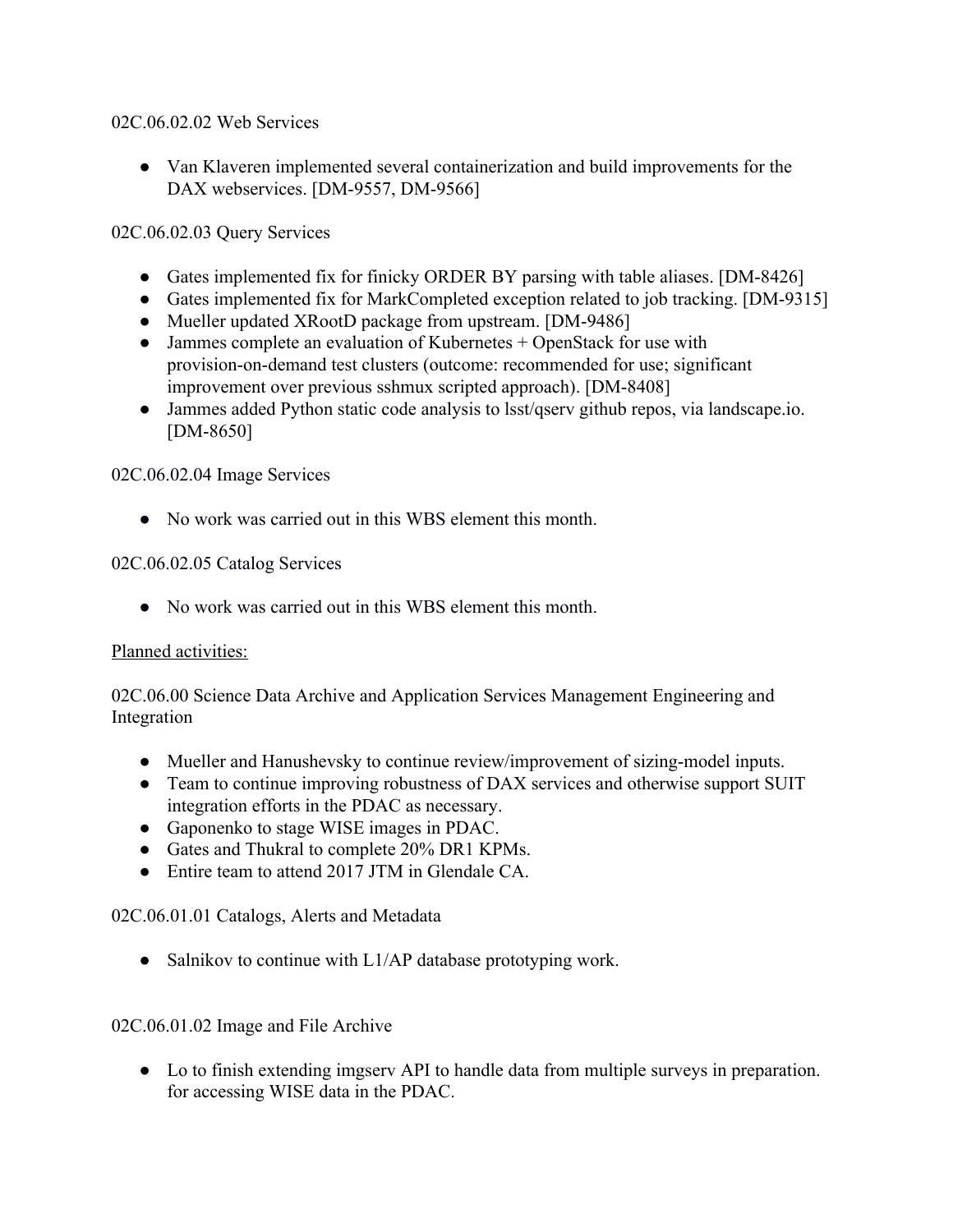• Lo and Van Klaveren to update documentation of existing web service APIs, and also document future directions for these APIs.

02C.06.02.01 Data Access Client Framework

- Pease to continue work on Butler storage and format refactor.
- Salnikov to continue work on SuperTask MVP.

#### 02C.06.02.02 Web Services

● Van Klaveren to reload and deploy metaserv in the PDAC.

#### 02C.06.02.03 Query Services

● Gates to address various Qserv bugs uncovered by ongoing PDAC and KPM efforts.

#### 02C.06.02.04 Image Services

• No work is scheduled for this WBS element this month.

#### 02C.06.02.05 Catalog Services

• No work is scheduled for this WBS element this month.

#### Recruitment update:

No activity.

### **NCSA / University of Illinois**

#### Current accomplishments:

02C.07.00 Processing Control and Site Infrastructure Management, Engineering and Integration

#### **Planning and Management**

These activities involve the creation of project plans for the construction phase for the DM-wide replan, and planning for the commissioning and operations phases. NCSA leads planning for operations of the Data Products Production (DPP) department.

For the DM-wide replanning effort, we refined the plan in the following ways: (1) refined costing and scheduling of all aspects of construction, service deployment, and ongoing service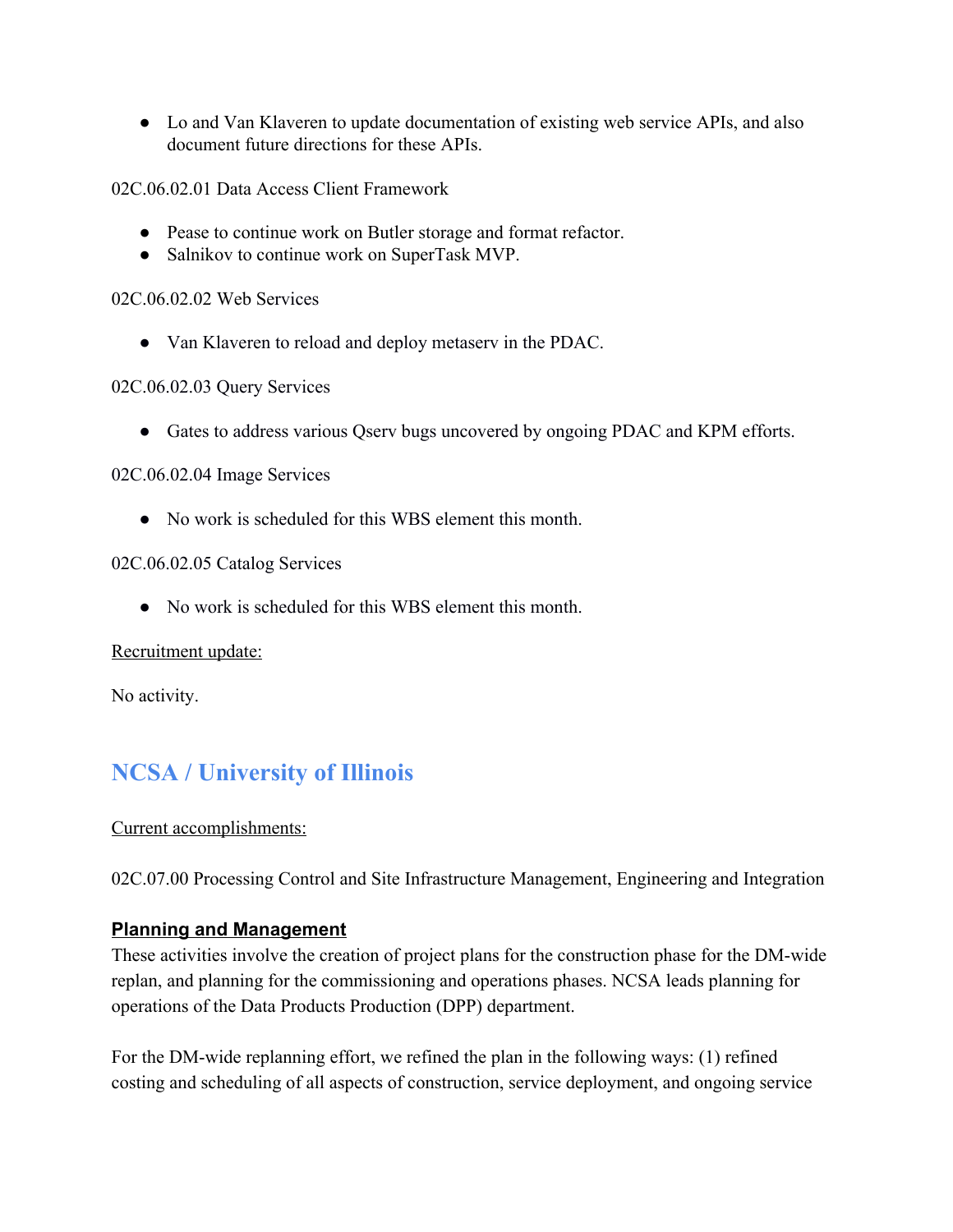operations; (2) reorganized the ITC component of the proposed WBS according to operational enclaves; (3) verified the completeness of the proposed WBS with NCSA IT groups. adding ITC elements needed by network-based security for processing intrusion detection logs; (4) made minor additions based on steering group discussions with technical areas of the LSST project at NCSA; (5) began investigating value engineering opportunities for selected areas of interest.

For operations planning, we refined the plan, including facility visits, updates to budget etc., needed to complete the LSST operations plan, which is a deliverable of the LSST MREFC. Specifics included analyzing content and structure of sizing model to model file handling and file volume for data retention investigation; holding meetings with CC-IN2P3 to discuss plans for coordinated operations, including data movement between sites and a role in disaster recovery; holding meetings with FNAL computing division representatives to explore interest in participation in DPP operations, including IT systems, database administration, storage and file system services, and networking; and verifying staffing needed to support north-south networking in DPP operations.

For near-term planning, we started discussions with AURA on requirements of ISPM 15 packaging materials, processes and procedures for information sharing between AURA and NCSA as items are shipped, as well as planning shipment procedures for NCSA equipment headed from NCSA to Chile.

DM-8517 Replanning, commissioning, and operations planning DM-8512 Planning Deployment in Chile

#### **Service Management and Monitoring**

The Service Manager develops and maintains the service catalog, including service-level targets, service-level agreements, and principal technical and managerial liaisons. This includes monitoring and managing availability, capacity, and IT continuity of services, and other operational matters, as well as forming a definitive opinion about the satisfaction of each customer for the services provided. The service manager supports deployment of services to operation and service transitions.

We continued refining the prototype Service Catalog and associated processes, incorporating additional project and internal NCSA services into the EA catalog, and formulating a three-tier methodology for mapping top-level services to the component level. We also evaluated several Service Management tools for potential use.

DM-8515 Service Management Definition and Refinement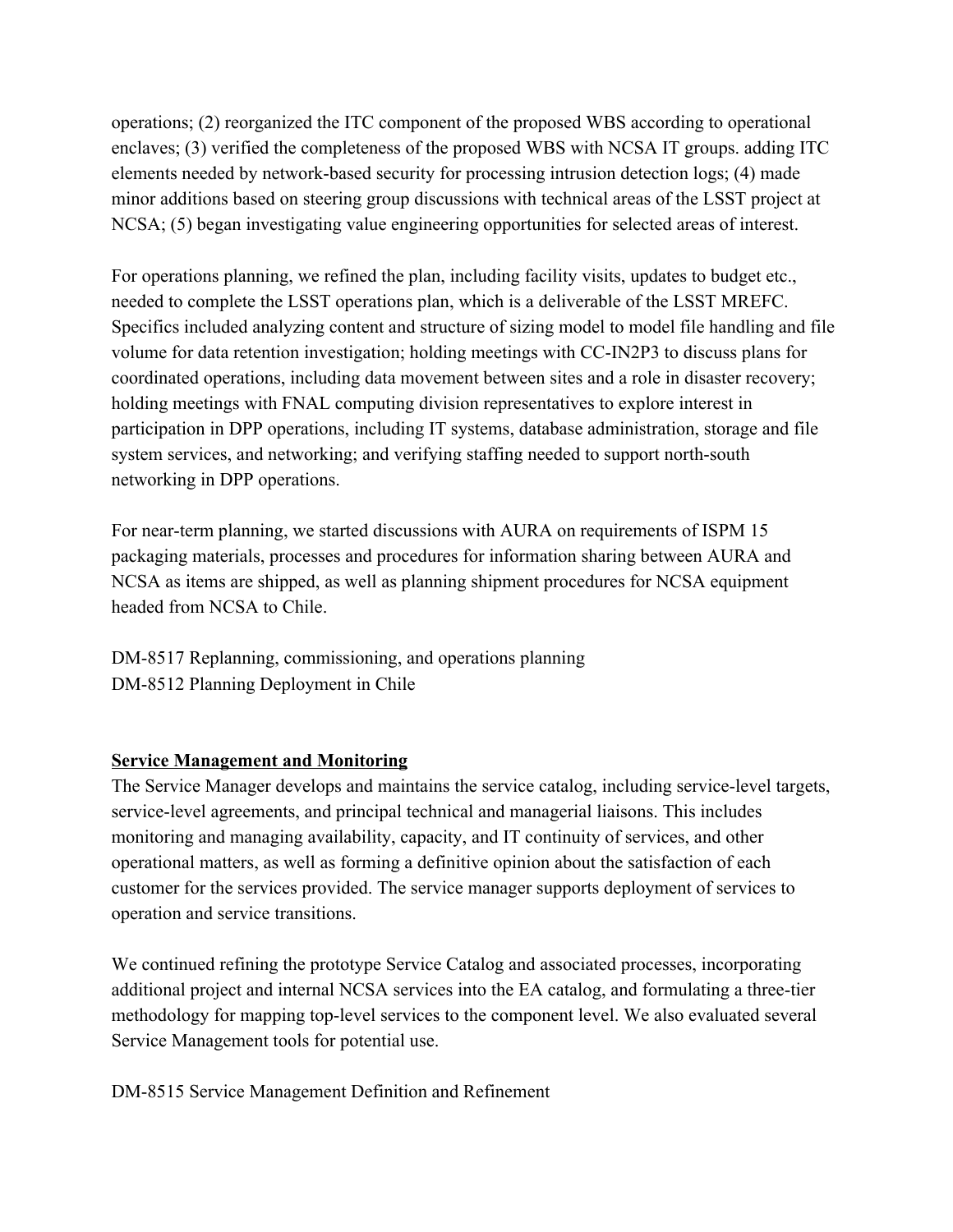#### **Hardware acquisition and provisioning planning**

These activities involve high-level planning and design of physical systems related to computation, storage, networking, administration, and IT security on which DPP services are running or will be deployed. This includes consideration of near-term construction phase needs, as well as preparation for commissioning and operational needs.

We continued work to design and implement the data backbone hardware, continuing meetings with various vendors to develop an operationally robust set of technologies, and starting a draft plan including rough dates, functionality, products, other information as necessary for discussions and planning. We also continued updating LDM-144 (Site Specific Infrastructure Estimation Model) to be consistent with planned architecture, including revising requirements tabs for initial feedback on redesign.

DM-8511 Degenerate Backbone Design and Implementation DM-8506 Costing Model Redesign

02C.07.01 Processing Control

#### **Batch Production Services**

These activities support the construction of services that enable the production of data products in a batch environment (e.g., Level 2 data products). The batch production services will execute processing campaigns on computing resources to produce the desired LSST data products, where campaigns are defined as sets of pipelines (ordered ensembles of computational steps), inputs they are being run against, and methods handling their outputs.

In February, work for the current phase of building the Batch Service codebase with the ability to orchestrate and run more complex pipelines was completed, resulting in running a complete pipeline through the system including limited interaction with orchestration. We prepared for processing HSC data by running a subset of the HSC COSMOS dataset ion the verification cluster. We also finished the previous phase of Batch Production Services construction by adding the final piece of system design documentation.

DM-627 Breakdown of Batch Production Services software 6 DM-8332 Run selected science pipeline using Pegasus DM-8333 Run selected existing science codes with initial Batch Production Service façade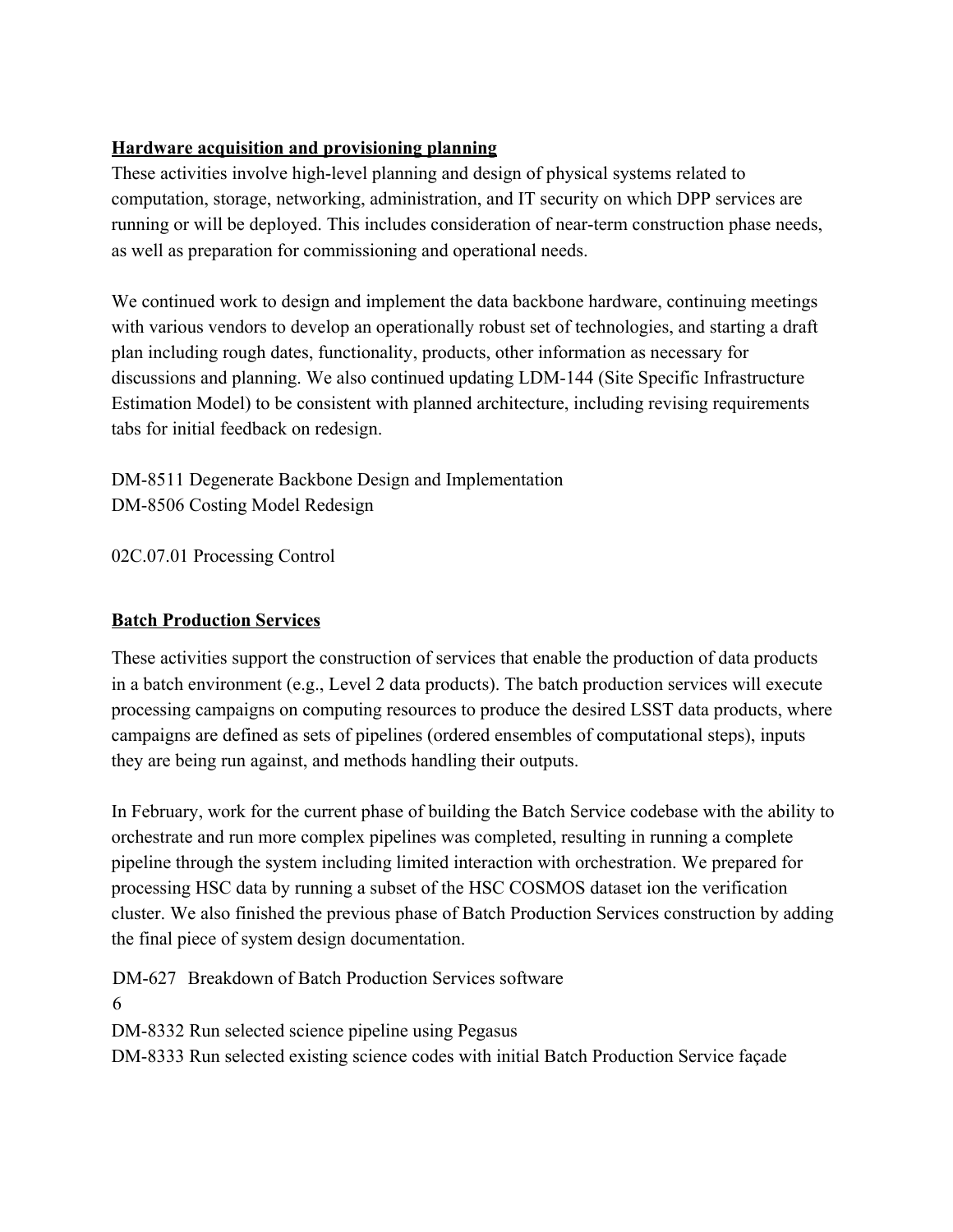#### **Level 1 Services**

These activities support the construction of services that will support Observatory Operations and enable the production, transport, and archiving of Level 1 data, including the nightly stream of images and events collected and processed in near real time.

We worked with OCS staff to refine the metadata telemetry stream, leading to change request 888. Continued improvements in testing by prepping the new test cluster. We finished work to make installation of the L1 message broker package portable. We also completed the port of OCS Bridge code from python to C++.

DM-8575 Deploy Mock for OCS with monitoring info DM-8574 Confirm and Integrate OCS headers DM-8320 Exercise DAQ-to-distributor portion of L1 prompt processing system

#### **Common Middleware and Other Tasks**

These activities consist of developing and maintaining general processing control software components, including common software used in production processing and by DM developers, as well as emergent unplanned support tasks.

Work in February involved improvements and fixes to common middleware code including logging and ctrl \* orchestration packages, as well as documenting data product sizing estimates and pipeline fata product diagrams.

DM-8518 Emergent Middleware Work (S17a)

02C.07.02 Infrastructure Services

#### **Data Backbone**

These activities support the construction of services which archive, catalog, and distribute data to compute resources and data access endpoints across all sites—ingestion, file management, database hosting, etc.

We continued to work with SLAC, the EFD architect, and other parties to detail the operational requirements of hosting 60+ identified databases across the NCSA and Chilean sites, as well as provenance and metadata catalogs that are required for implementing file ingestion, distribution, and retention services within the Data Backbone. We also continued collecting detailed requirements and use cases of the Data Backbone internal file services and service endpoints.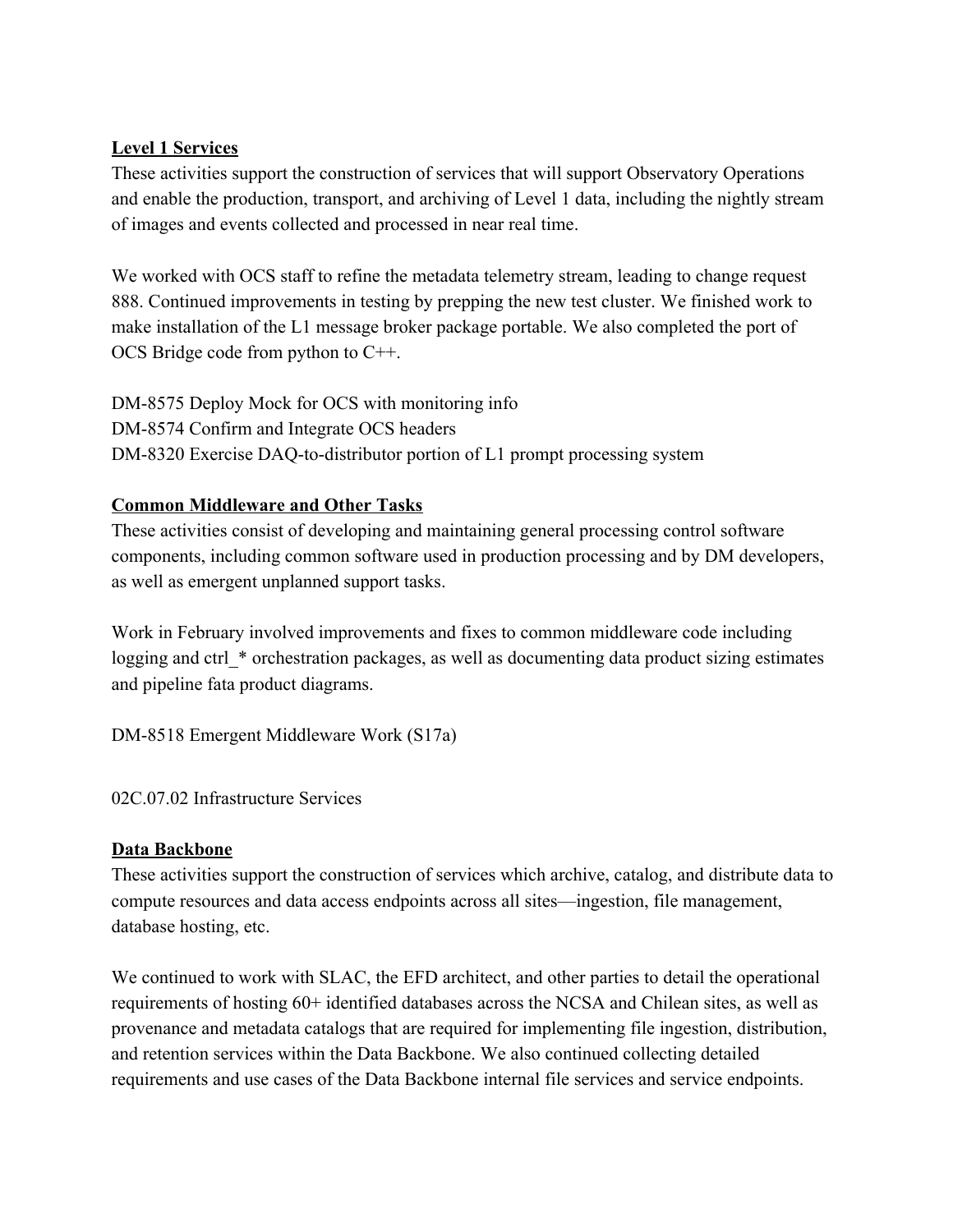These requirements will feed into a functional design which identifies specific software elements to be constructed.

DM-7645 Prototype bookkeeping and interfaces for the data backbone DM-8331 Create design document for file portion of data backbone

02C.07.03 Environment and Tools

#### **QA Environment**

These activities provide environments and tools to support general DM developer activities.

Work was delayed due to an unexpected staff absence. In March we will resume work to provide access to datasets and a Jupyter hub instance on the NCSA Nebula cluster to support upcoming QA activities.

DM-8330 Instantiate VM with Jupyter Hub and GPFS access

02C.07.04 Site Infrastructure

#### **Hardware Acquisition, Deployment and Provisioning**

These activities consist of the acquisition, provisioning, configuration, maintenance, and decommissioning of physical capabilities and associated systems which support LSST services running at NCSA.

The move from NFS to GPFS file systems continued with response to user issues with quotas and file migration. Disaster Recovery design and implementation continued, with successful backup of all known datasets; monitoring of the system continues. We also completed updates of the hardware cost model and system data management policies.

DM-8503 Migrate Users from NFS DM-8502 Disaster Recovery for Science Datasets DM-8508 Finalizing / Publishing "Data Management" Policies

#### **Service Management for LSST development resources, Emergent and Miscellaneous Work**

These activities consist of supporting and communicating with users of the current services provided by NCSA to LSST DM developers.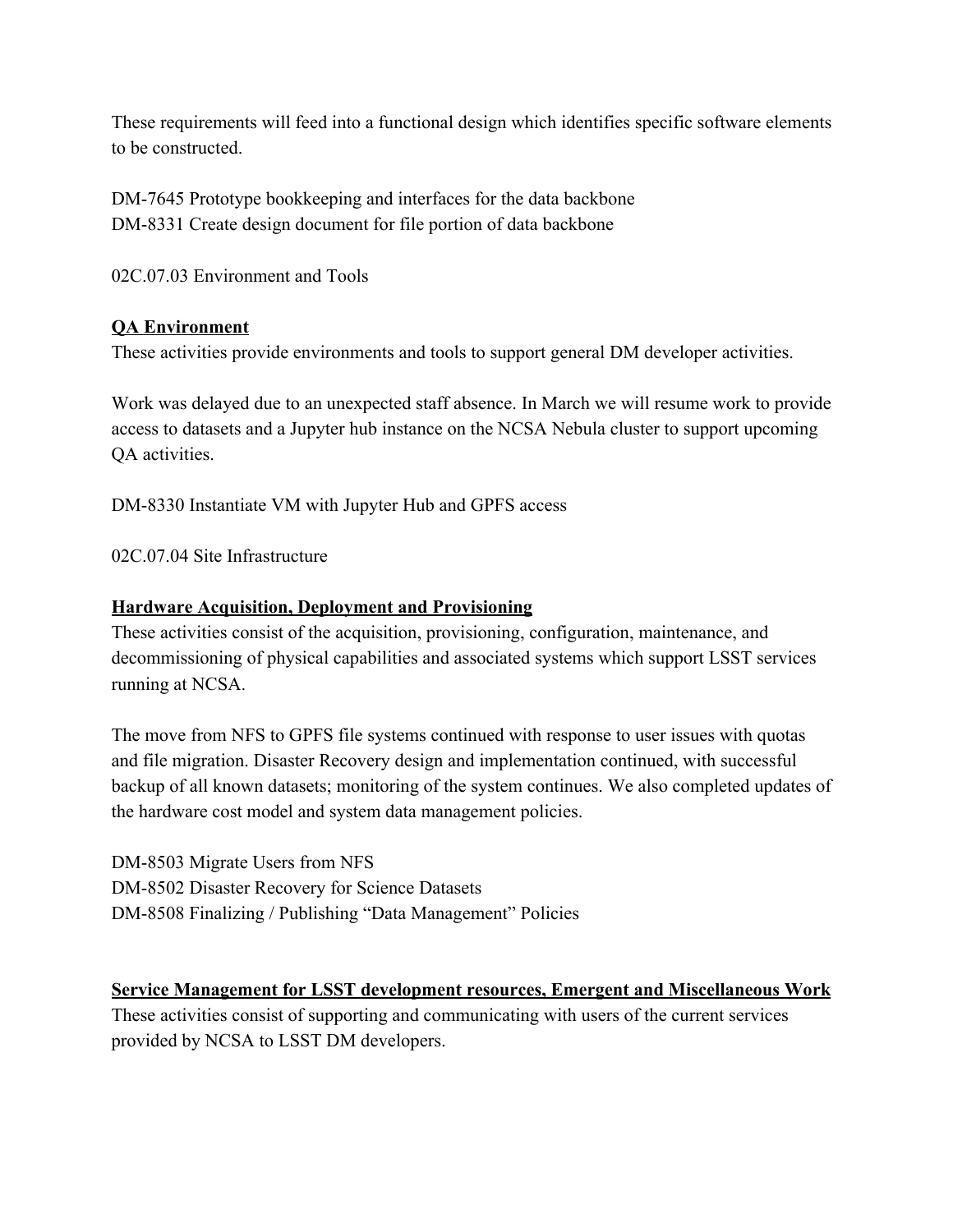Work for February included addressing user- and developer-driven requests and issues as the development systems continue to mature, most notably remedying issues with the GPFS file system and the GlusterFS file system underlying the Nebula OpenStack.

DM-8519 Service Management & Emergent Work (S17a)

#### Planned activities:

02C.07.00 Processing Control and Site Infrastructure Management, Engineering and Integration

#### **Planning and Management**

For the DM-wide replanning effort, we will continue to refine the proposed WBS with resource estimates and detailed schedule sufficient for replan, investigation of value engineering options, and integration with commissioning and early operations plans. We will also break down the WBS into planning packages in preparation for the DM review. We will continue to refine the commissioning plan within the commissioning planning team as needed. For operations planning, we will finalize the operation plan for DPP as requested within the operations planning team.

DM-9656 Replanning, Commissioning, Operations Planning (S17b) DM-7632 Develop planning packages from DM replanning deliverables

#### **Service Management and Monitoring**

Development of the DPP services model within the LSST Enterprise Architect framework is ongoing. We assessed various tools for IT service management, and began prototyping the use of Service Now. We also began developing incident and request response processes. Work on service monitoring will continue with configuring and testing performance thresholds, and investigating/integrating prototype real-time metrics and key performance indicators.

DM-8515 Service Management Definition and Refinement DM-8516 Enterprise Monitoring Integration – Phase 1 DM-9658 Enterprise Monitoring Design – Phase 2 DM-9657 Service Management Definition & Refinement (S17b)

#### **Hardware acquisition and provisioning planning**

We will continue work to design and implement the data backbone hardware, working with vendors and documenting the design. We will begin planning for hardware deployment in Chile that will occur later this year on which we will deploy project-wide network-based security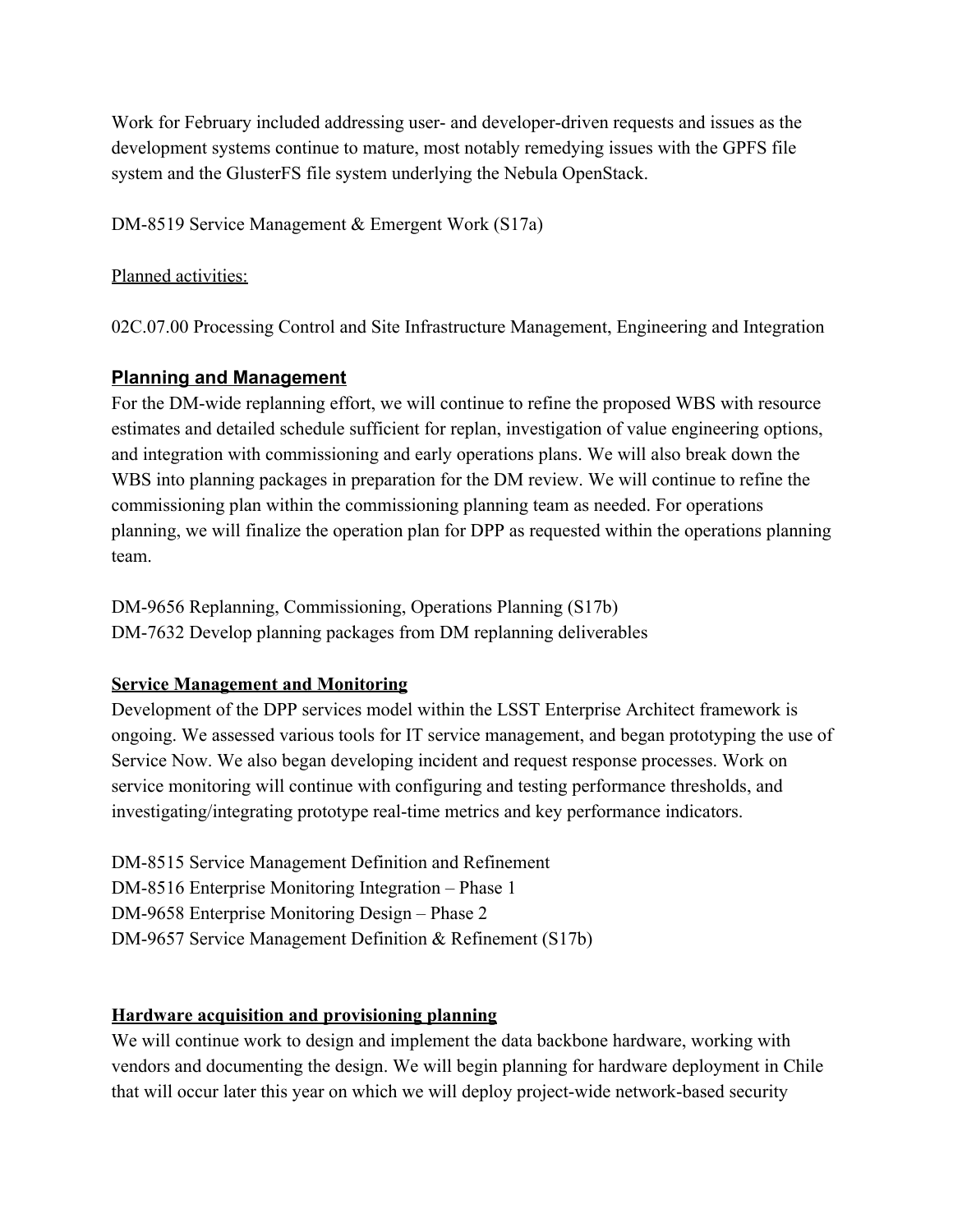services, bringing together elements of computing hardware, networking, storage, security, and system administration.

DM-8511 Degenerate Backbone Design and Implementation DM-8506 Costing Model Redesign [DM-8512 Planning Deployment in Chile](https://jira.lsstcorp.org/browse/DM-8512)

02C.07.01 Processing Control

#### **Batch Production Services**

In FY17 we plan to stand up the façade of Batch Production Services. In March, we will continue to build up this service façade with the ability to orchestrate and run more complex pipelines in the planned workload management framework using Pegasus and HTCondor, adding orchestration elements as they become available. This includes participating in ongoing work to detail the interface between the production system and SuperTask. Work also will continue in preparing a production-scale batch processing service for processing HSC data in the as-is software framework.

DM-8332 Run selected science pipeline using Pegasus DM-8333 Run selected existing science codes with initial Batch Production Service façade DM-9662 Workflow creation improvements & expansion DM-9664 SuperTask Working Group Activities

#### **Level 1 Services**

We will continue integrating the existing prompt processing system orchestration code with the newly developed front end elements for Level 1 services, and continue work on the OCS system, prototyping logging/monitoring as a first step in performance evaluation. We will also continue working with Telescope & Site developers to identify sources and contents of the EFD and OCS metadata available to build headers. We have proposed work on a design for acquiring header information from OCS in "catch-up" mode, in which archiving of camera data occurs asynchronously from data acquisition by the camera; if accepted, work will begin on this task,

DM-8575 Deploy Mock for OCS with monitoring info DM-9659 Header construction and distribution architecture DM-9661 Reintegration of archiving and prompt processing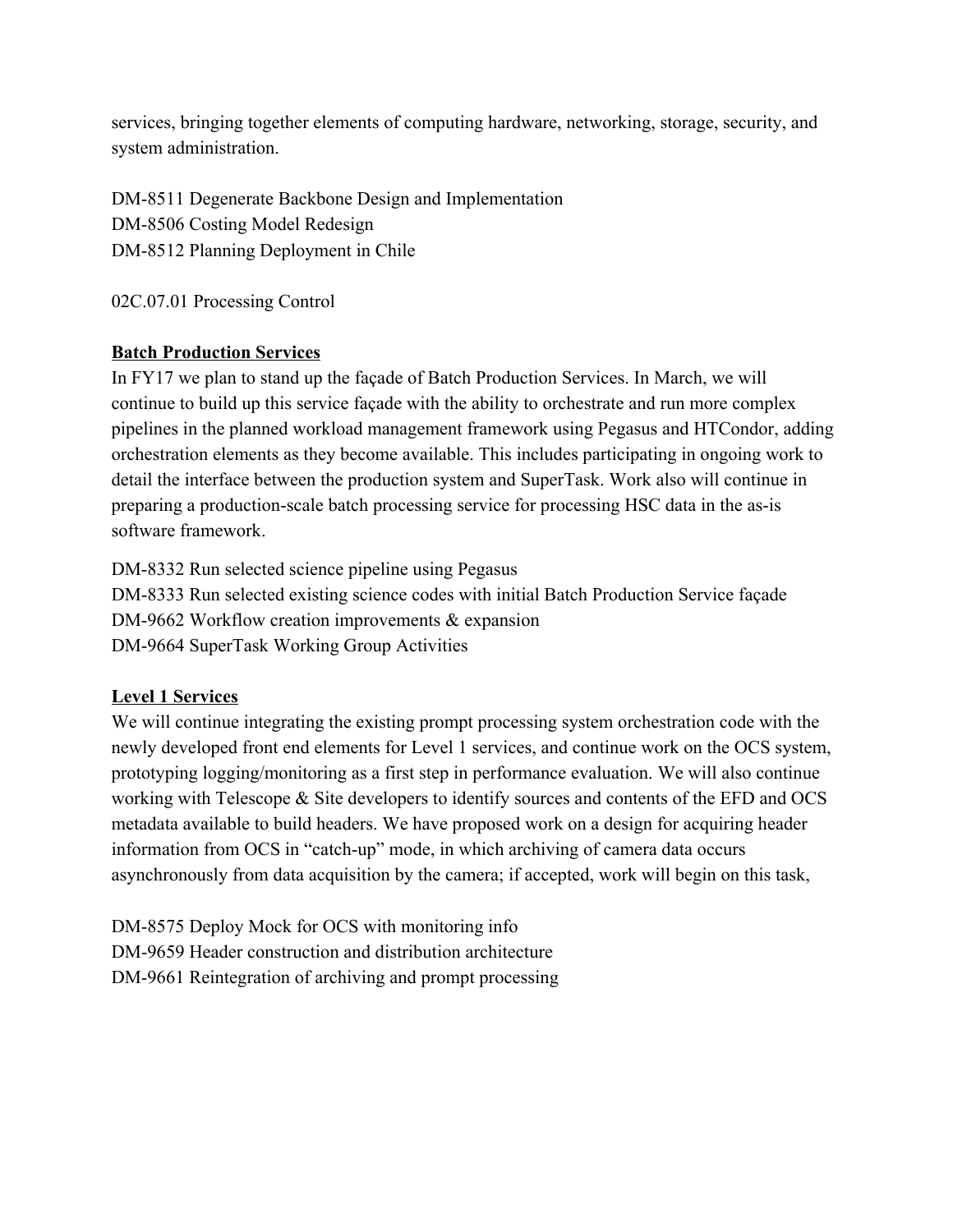#### **Common Middleware and Other Tasks**

Work for March is anticipated to include changes to common library functions necessary to support Batch Production and Level 1 Services, and addressing further user- and developer-driven issues as they arise.

DM-9663 Emergent Middleware Work (S17b)

02C.07.02 Infrastructure Services

#### **Data Backbone**

We will finish work with SLAC and the DM architect to gather requirements about the operational model of hosting the 60+ identified databases, including estimated query loads, capacity, and other administrative concerns. We will also continue to understand the interface of the Data Backbone with responsibilities of the offline batch processing system related to file movement to and from compute sites, file management external to the custodial file store, and movement of data between storage tiers (e.g., staging from tape to disk) supporting production, as well as serving data in the DAC and through the bulk export service.

DM-7645 Prototype bookkeeping and interfaces for the data backbone DM-8331 Create design document for file portion of data backbone

02C.07.03 Environment and Tools

#### **QA Environment**

Work to provide a Jupyter hub instance and access to datasets to support upcoming QA activities will resume.

DM-8330 Instantiate VM with Jupyter Hub and GPFS access.

02C.07.04 Site Infrastructure

#### **Hardware Acquisition, Deployment and Provisioning**

Planned work includes finalizing the migration from NFS to GPFS file systems, continuing migration of services, and beginning the decommissioning of the NFS file system. Work on implementing disaster recovery procedures for datasets will be completed. We will begin planning and procurement activities for the systems to be used in raft-scale testing of the L1 Services.

DM-8503 Migrate Users from NFS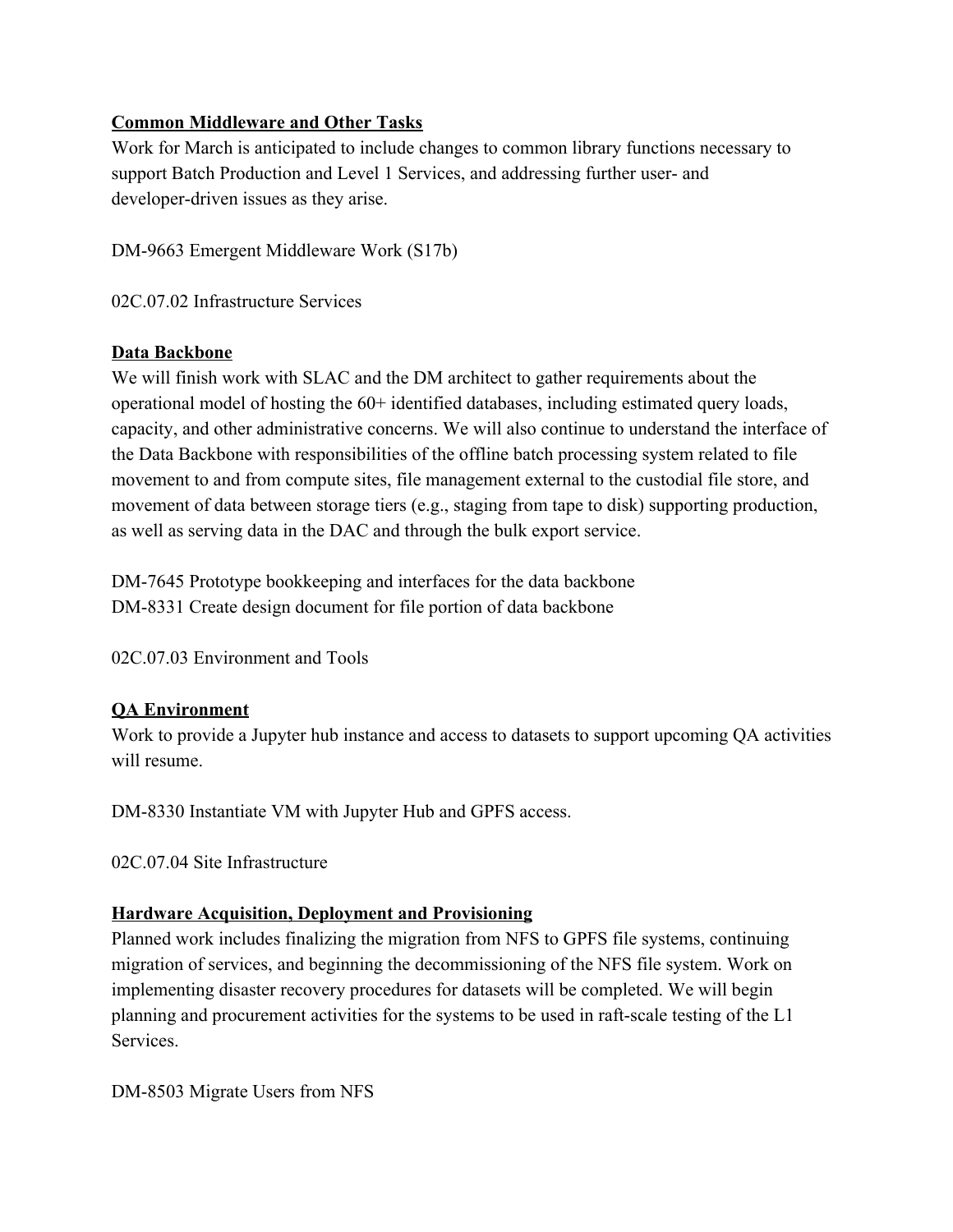DM-8504 Migrate Services form NFS DM-8505 Decommissioning NFS DM-8502 Implementation of disaster recovery for /datasets (Phase 2) DM-9685 Procurement Activities for L1 Test Systems

#### **Service Management for LSST development resources, Emergent and Miscellaneous Work**

Work for March is anticipated to include addressing further user- and developer-driven requests and issues with migration from and retirement of the NFS file system, and related system needs. We will investigate and prototype additional means to monitor the services provided on the development cluster. We will also address technical debt related to system administration.

DM-9666 Service Management & Emergent Work (S17b) DM-9660 System Administration Technical Debt (S17) DM-9667 Cluster Service Monitoring Development

Recruitment update: No activity..

### **AURA**

This section covers accomplishments and planned activities in WBS 02C.08 International Communications and Base Site.

Current accomplishments:

02C.08.00 International Communications and Base Site Management Engineering and Integration

02C.08.01 Base Center

- Summit Base ITC Tiger Team: Continued work on the Summit Base ITC Design document that will be proposed to the LSST CCB to become a baselined LSE document. [https://confluence.lsstcorp.org/display/SYSENG/LSST+Summit+-+Base+ITC+Design.](https://confluence.lsstcorp.org/display/SYSENG/LSST+Summit+-+Base+ITC+Design) We expect to have a draft of the document created for discussion at the Joint Technical Meeting in Glendale, March 5- 9, 2017.
- Summit and Base Networking and Computing: Many questions have been received and answered to the vendors participating in the RFP process. So far Arista have not answered the RFP request but we have Adexus/HP, Telefonica/Cisco, Dimension Data/Cisco, CLAdirect/Juniper, Brocade/EGS. IBM had been involved but were rejected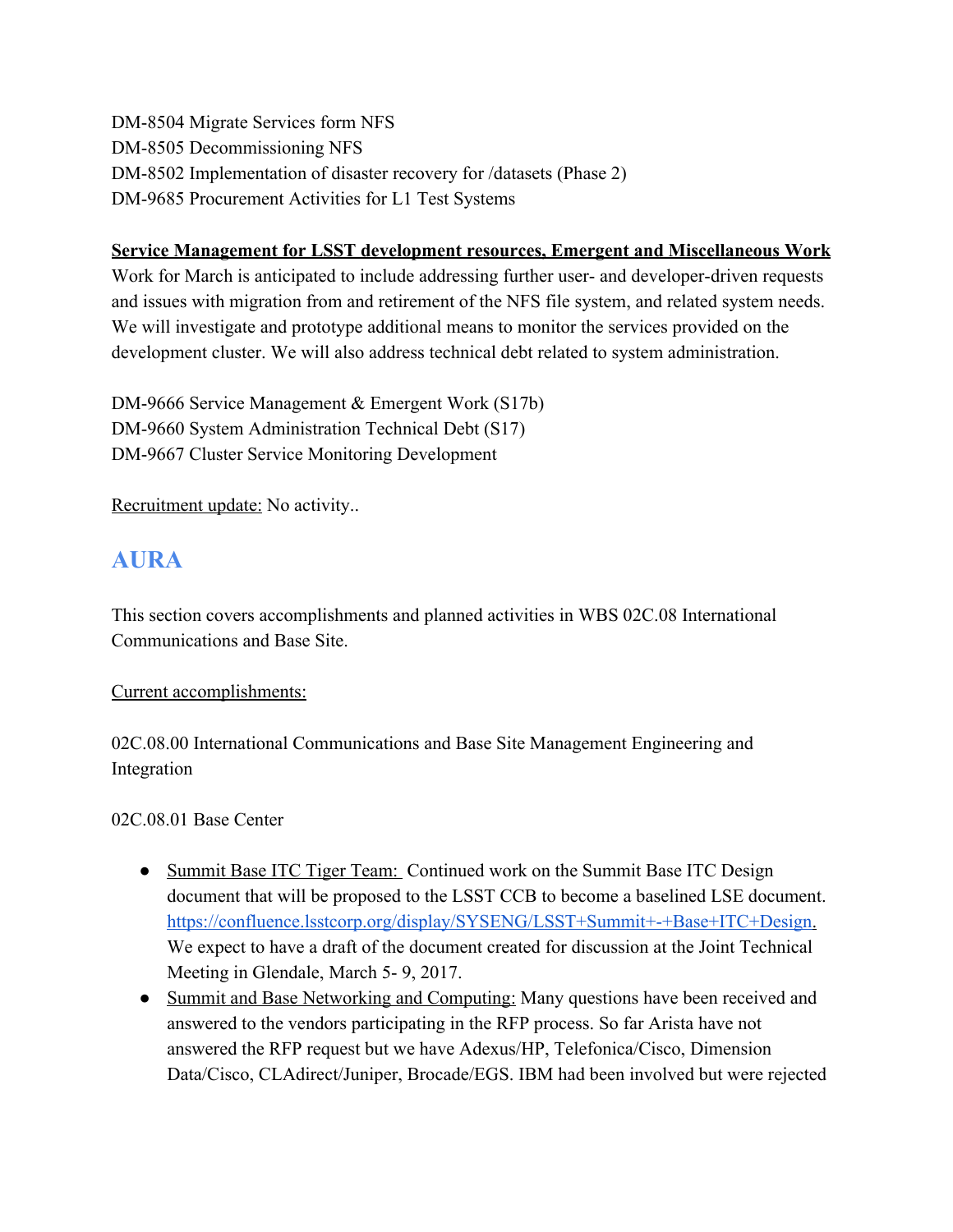for the same reason as DWDM RFP objections. The date of reception was changed to March 15 in order to cater to the Chilean holiday calendar.

02C.08.02 Chilean Data Access Center

• No activity this month.

02C.08.03 Long-Haul Networks

02C.08.03.01 Chile National WAN

- Summits AURA Gatehouse Network: All the fusion splices were completed in February and it only remains to terminate the cable at the LSST telescope when we have occupancy of the computer room, which is expected to occur NLT September, 2017. Cobra/Telefonica are aware that this work will be done at some future date. Final measurements are still to be received.
- DWDM Equipment: We have been working with Coriant to purchase AURA equipment FOB, and owing to more administrative problems from the vendor, decided to purchase directly from Berlin. Work is being completed on the final Bill of Materials and prices. Space and power outlets were planned for the AURA and REUNA DWDM equipment in the current recinto computer room.
- Santiago-La Serena: REUNA received the "provisional delivery record" (acta de entrega inicial) for the whole path La Serena – Santiago, this is the milestone related to the formal reception of the fiber. REUNA is reviewing the information and clarifying some technical questions related to the measurement of the fiber.
- La Serena AURA Gatehouse: The Telefonica fiber installation from D41 to Gatehouse is complete. There was a final problem with the fiber installation from D41 to the Gatehouse, which was solved by installing three more posts at the crossing point of D41 and the Observatory access road. The first set of trenches and ducts that will be required to bring the new fibers into the compound in La Serena have been completed. There are now ducts available to bring fibers into the compound to the existing data center. The only remaining activity prior to acceptance is the measurement of the fiber.

02C.08.03.02 International Chile - US WAN

- 100 Gbps Managed Ring: No planned activity in this period.
- Management and Coordination Contract: The LSST Network Engineering day (Jan 11<sup>th</sup>) report of the meeting results has been completed: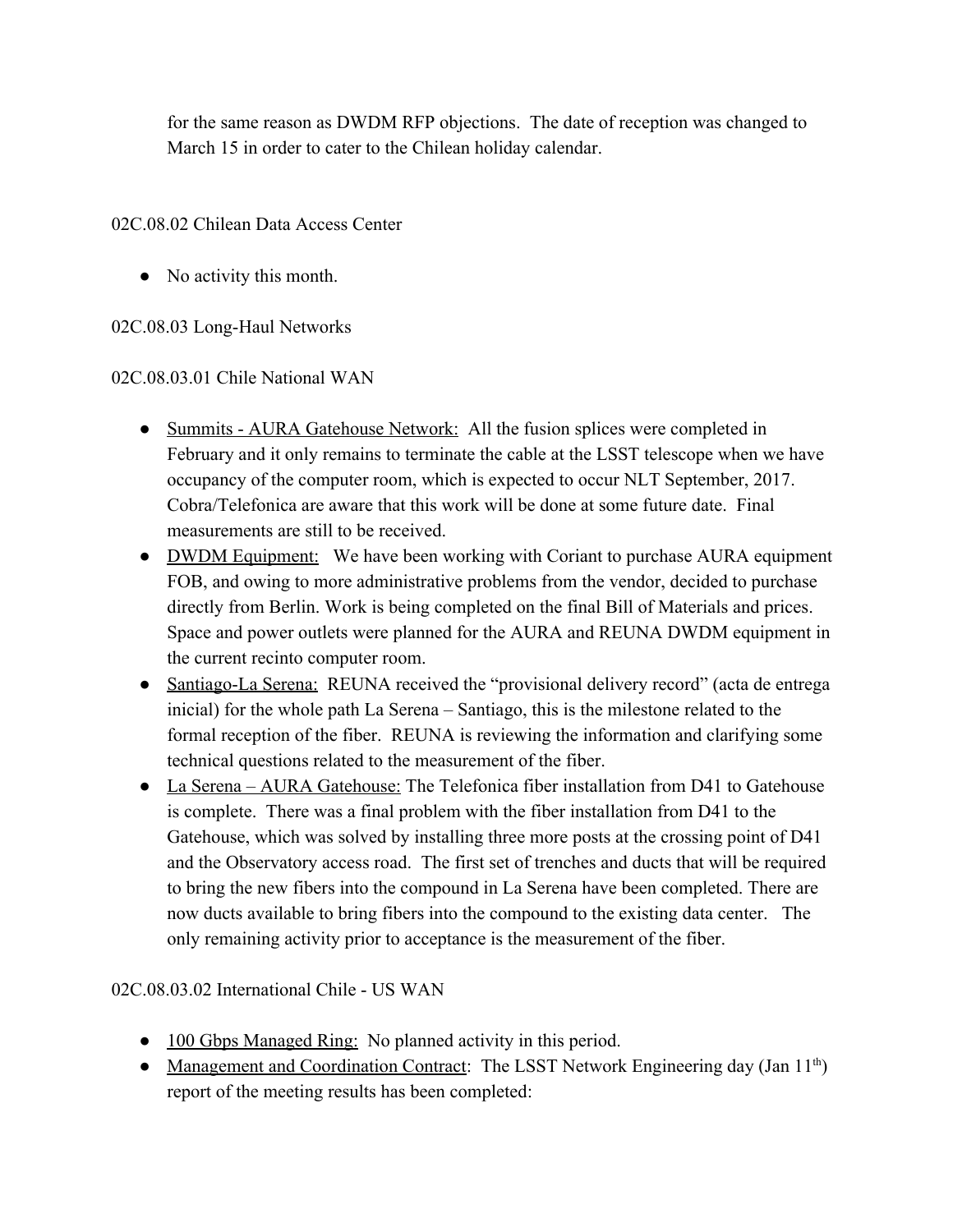[https://confluence.lsstcorp.org/pages/viewpage.action?pageId=20284335&preview=/202](https://confluence.lsstcorp.org/pages/viewpage.action?pageId=20284335&preview=/20284335/54854125/LSST%20Engineering%20Meeting%20Summary-0.7.docx) [84335/54854125/LSST%20Engineering%20Meeting%20Summary-0.7.docx.](https://confluence.lsstcorp.org/pages/viewpage.action?pageId=20284335&preview=/20284335/54854125/LSST%20Engineering%20Meeting%20Summary-0.7.docx)

Dr. Julio Ibarra participated at the Quilt Winter Member meeting held in La Jolla, California. The Quilt is the national coalition of advanced regional networks for research and education, representing 36 networks across the country. Jeronimo Bezerra presented the latest AmLight ExP developments at the SDN All Hands Meeting hosted by SPRACE / Unesp's Scientific Computing Center (NCC). Dr. Heidi Morgan and Dr. Julio Ibarra participated in the ON\*VECTOR 2017 Workshop is sponsored by NTT Network Innovation Laboratories and hosted by the Calit2's Qualcomm Institute at UC San Diego (UCSD/Qi).

- Spectrum Contract: The subaward from FIU to Angola Cables (AC) is drafted and pending the DUNS# from AC to fully execute the agreement. Co-PI Chip Cox has a meeting with AC scheduled on March 10th to iron out any remaining details. An initial payment of \$1M will be made on signing.
- US National WAN: PI Ibarra met with ESNet and received an initial proposal for the US National WAN.

Planned activities:

02C.08.01 Base Center

- Summit Base ITC Tiger Team: Continue work to complete draft of Summit Base ITC Design Document by the completion of the Joint Technical Meeting in March.
- Summit and Base Networking and Computing: Continue planning of the network procurement and installation. Receive and review the proposals from vendors for Summit and Base networking. Clarify division of responsibilities between NCSA (02C.07) and AURA (02C.08) for procurement and installation of the Base Network.

#### 02C.08.03 Long-Haul Networks

02C.08.03.01 Chile National WAN

- Summits AURA Gatehouse Network: Complete measurements of the fibers between the Summits and Gatehouse.
- DWDM Equipment: The Purchase Order will be issued to Coriant for AURA/LSST DWDM equipment. REUNA will acquire from CORIANT/RAYLEX the long haul DWDM equipment plus the installation services of the whole. To do this, they will execute the following steps: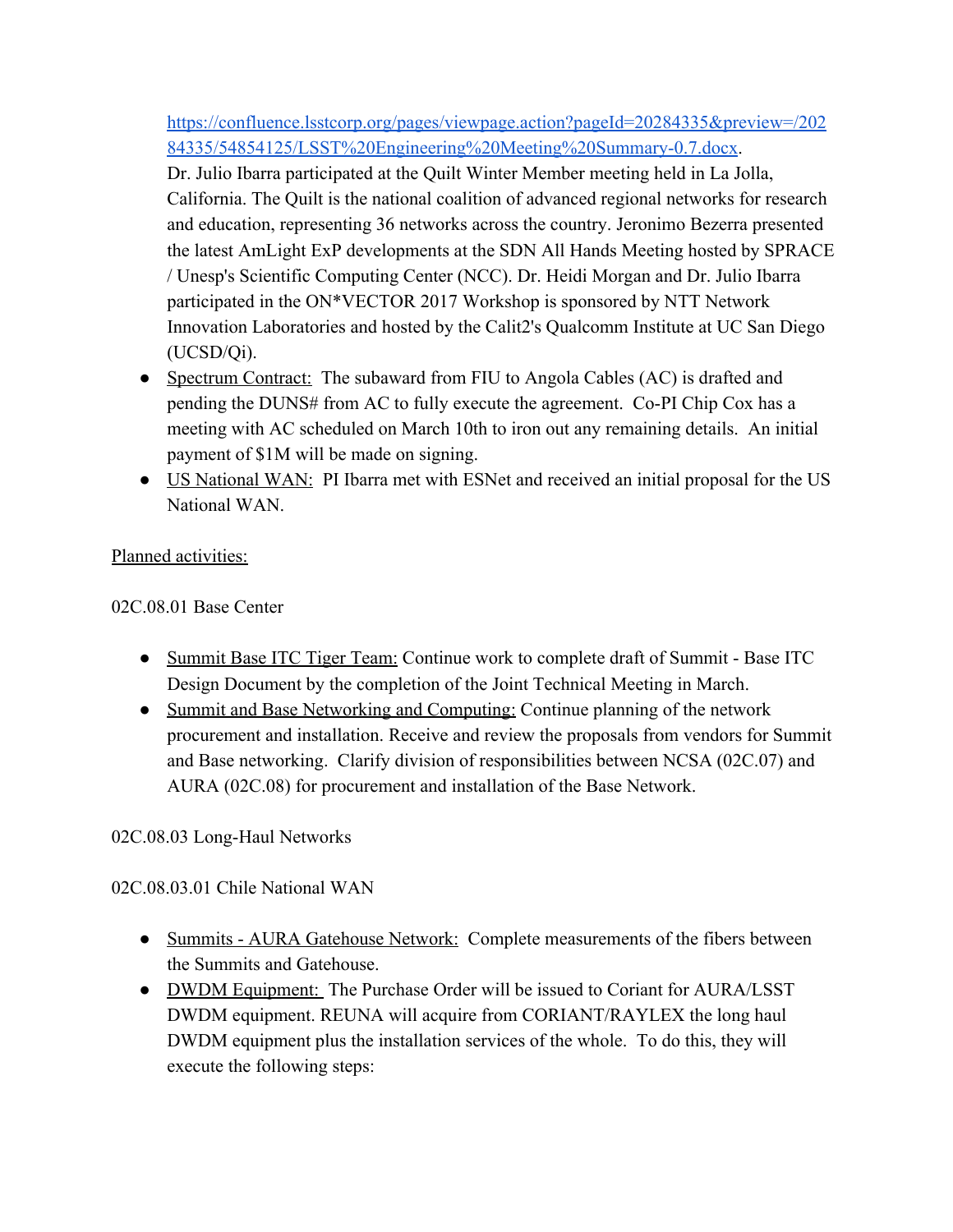- A letter from AURA (draft was prepared and received) to formally inform the evaluation committee of the tender process that it was accepted to award to CORIANT.
- REUNA will sign a Contract Amendment with AURA to purchase the equipment. A draft was developed and has been agreed.
- With the amendment REUNA will sign the contract with CORIANT/Raylex.
- Santiago-La Serena: REUNA to prepare the report related to the reception of the fiber, Delivery #4 of Contract 1 Annex II and send it to AURA.
- La Serena AURA Gatehouse: Expect to receive the second run of ducting on the compound. Telefonica has local loops at the entrance of Colina El Pino Recinto AURA and will run fibers onto the compound to the existing computer room. The report from Telefonica with the measurements of the fiber is pending. As the fiber was fused in AURA's gatehouse before they did the measures, Telefonica will propose an alternative plan to do the final measure from La Serena to Pachon: activate an additional filament from La Serena to Gate just for measurements, once this is done the filament will be retired.

02C.08.03.02 International Chile - US WAN

- 100 Gbps Managed Ring: Next planned activities are scheduled for May 2017, when the Pacific 100G circuit will be opened in Chile.
- Management and Coordination Contract: Dr. Julio Ibarra is coordinating a kickoff meeting of the LSST Network Engineering Team (NET) for the week of March 20th, or the week of April 17.
- Spectrum Contract: We are working on the operations and maintenance agreement and payment timing. More information will be available to report next month.
- US National WAN: Negotiations to refine and improve the ESNet service and costs will continue during March-April.

#### Recruitment update:

- Advertisements for the new hires Network Engineer, IT Technician and Systems Administrator closed 15 February. Scoresheets were prepared for 25 Network Engineer and 25 IT Technician applicants. A short list of 6 Network Engineer applicants was developed for the next phase of phone/video interviews.
- Still expect hire date of May 31, 2017 for Network Engineer and IT Tech and June 30, 2017 for Systems Administrator.